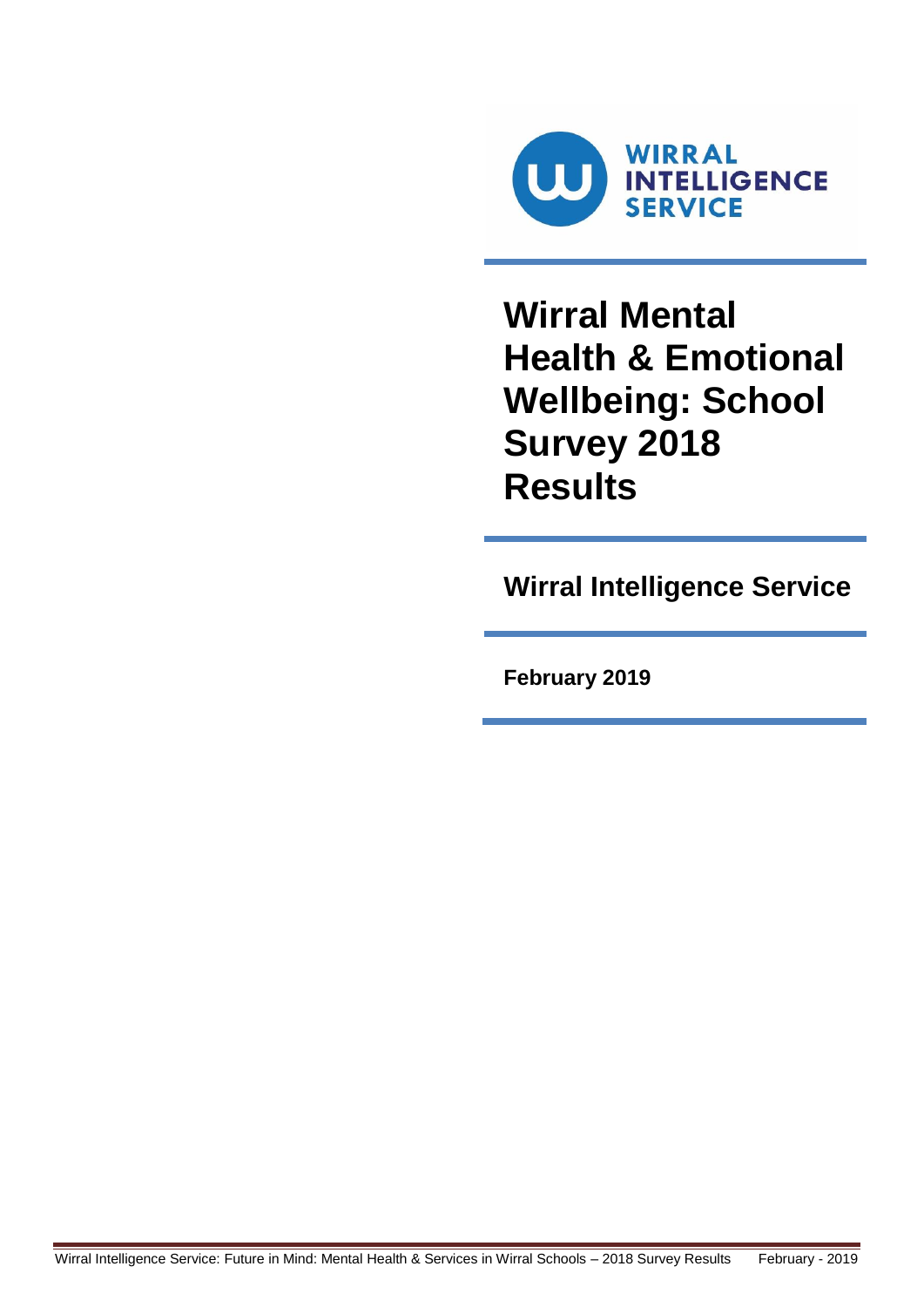### **Wirral Mental Health & Emotional Wellbeing: School Survey 2018 Results**

## **For further information please contact:**

Author: Matthew Ray, Public Health & Commissioning Analyst

### Wirral Intelligence Service Email: [wirralintelligenceservice@wirral.gov.uk](mailto:wirralintelligenceservice@wirral.gov.uk)

| <b>Version Number</b> | <b>Date</b>   | <b>Authors</b>                                                                          |  |  |
|-----------------------|---------------|-----------------------------------------------------------------------------------------|--|--|
| 1.0                   | January 2019  | Matthew Ray - Wirral Intelligence Service                                               |  |  |
| 1.1                   | February 2019 | Matthew Ray - Wirral Intelligence Service<br>John Highton - Wirral Intelligence Service |  |  |

#### **Content overview**

| <b>Abstract</b>                           | Summary of "Future in Mind: Mental Health & Services in Wirral Schools" 2018<br>survey results.                                                               |
|-------------------------------------------|---------------------------------------------------------------------------------------------------------------------------------------------------------------|
| Intended or<br>potential<br>audience      | <b>Internal</b><br>• Future in Mind Steering Group whose members come from a variety of<br>sectors and organisations - this will be distributed via the group |
| <b>Links with</b><br>other topic<br>areas | <b>Children &amp; Young People</b><br>$\bullet$<br><b>Mental Health</b><br>$\bullet$<br>Mental Health: Children, Young People & Families<br>$\bullet$         |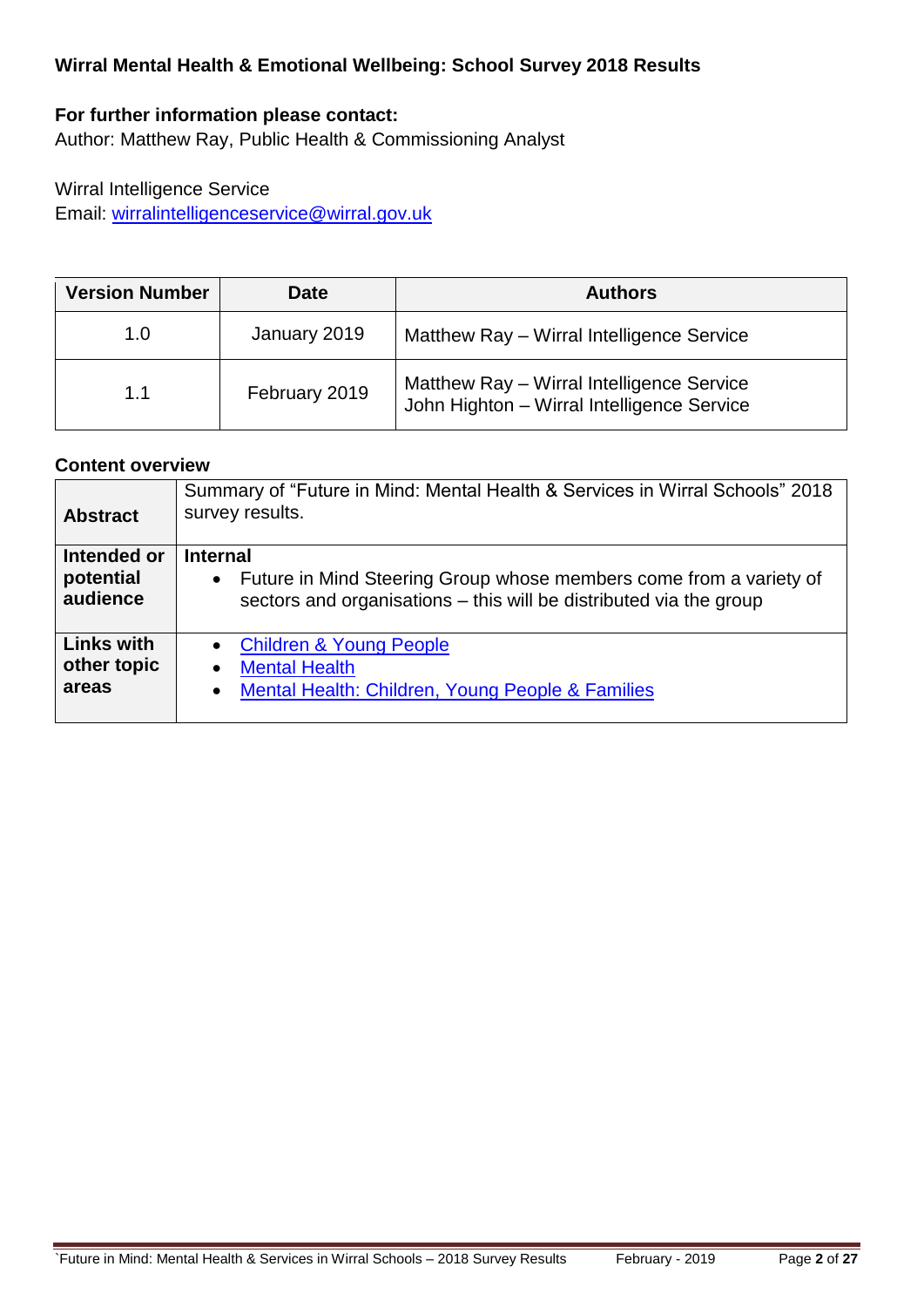- 97 schools responded to the survey, predominantly from mainstream primary (69 of 97) the total take up was 78% across all schools in Wirral for 2018.
	- 76 schools reported that staff had accessed training provided by Child and adolescent mental health services (CAMHS), with 42 (56%) respondents confirming that their staff had attended the training and the topics meet the needs of the training**.**
- According to feedback, major improvements have been noted in the CAMHS service with the introduction of the Advice line. However, there are still concerns over the delay in pupil's accessing therapeutic support after referral.
- Overall, 73% of respondents stated that they were satisfied with the Advice line provided by CAMHS, with 56% also being satisfied with communication and liaison with the service. However, 50% expressed dissatisfaction with the effectiveness of young people's access to therapeutic support in CAMHS
- In terms of issues perceived by schools as affecting the mental health and wellbeing of their pupils, "Exam/School Pressure/Issues" was thought to have the greatest impact. This was followed by "Self-esteem/Self-confidence/Self-image and access to "services/help" and "behavioural problems".
- 56 of 96, or 58.3% of respondent schools were undertaking to buy-in additional mental health services to supplement their mainstream offer. Of these, most reported that the services were accredited
- Schools are providing a wide range of in-house alternatives to mainstream provision, with 44 different services being reported. Such services include Pressure Point, Edsential and counselling services
- 52 schools do currently purchase additional Speech and Language Therapy (SALT) services, with most buying from private providers (25) rather than additional NHS provision (18)
- The two most common strategies in supporting the mental health and wellbeing of staff was to ensure Wellbeing Time/Promotion was available and Workload reduction initiatives. Supervision/1-2-1 Communication meetings and Access to 1- 2-1/Group Support were also identified
- Promoting a supportive and open school culture was the predominant key point in the reported whole school approaches to emotional health and wellbeing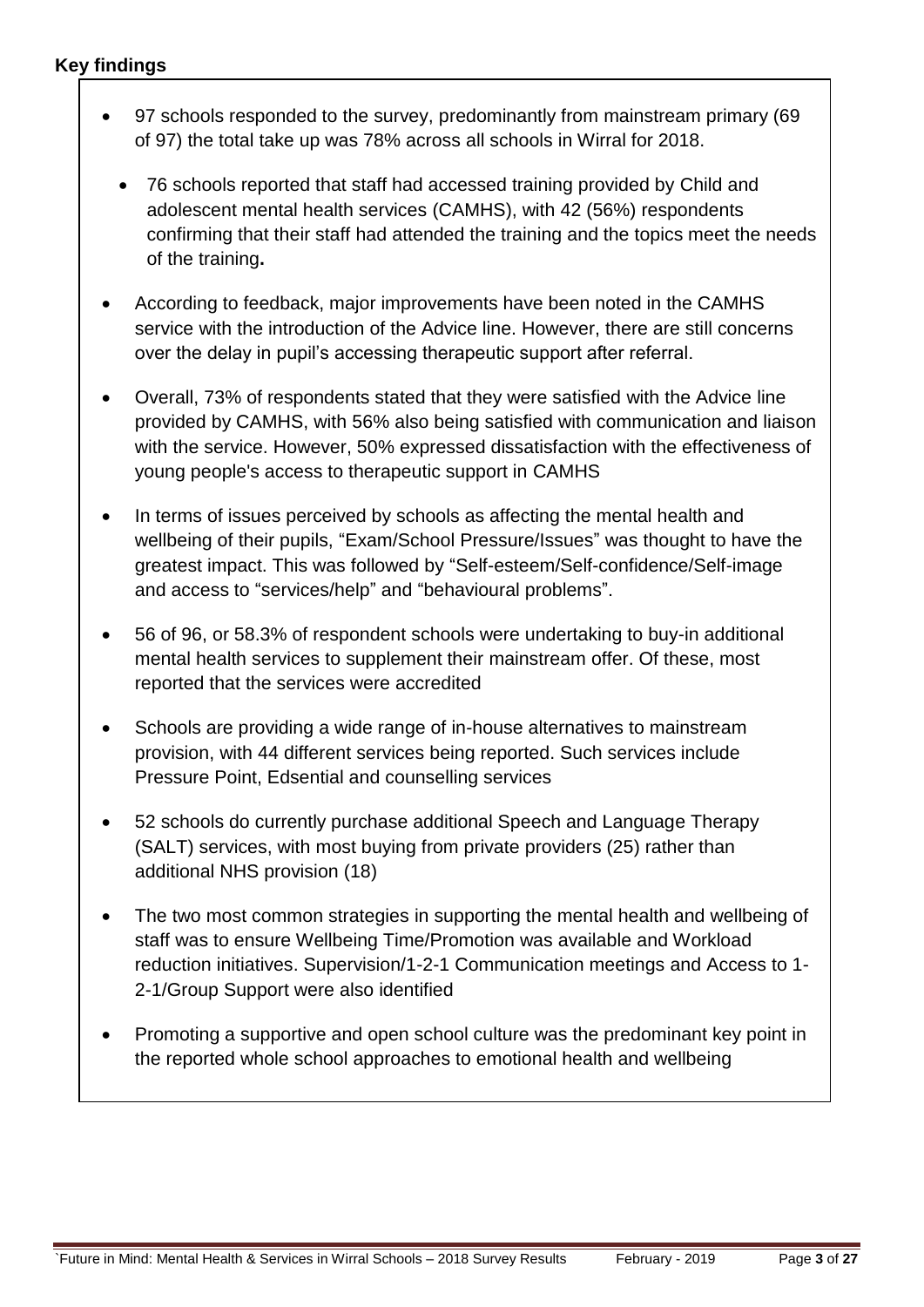# **Contents**

| In-house support and/or programmes performed by school teaching or support staff 12 |  |
|-------------------------------------------------------------------------------------|--|
|                                                                                     |  |
|                                                                                     |  |
|                                                                                     |  |
|                                                                                     |  |
|                                                                                     |  |
|                                                                                     |  |
|                                                                                     |  |
|                                                                                     |  |
|                                                                                     |  |
|                                                                                     |  |
|                                                                                     |  |
|                                                                                     |  |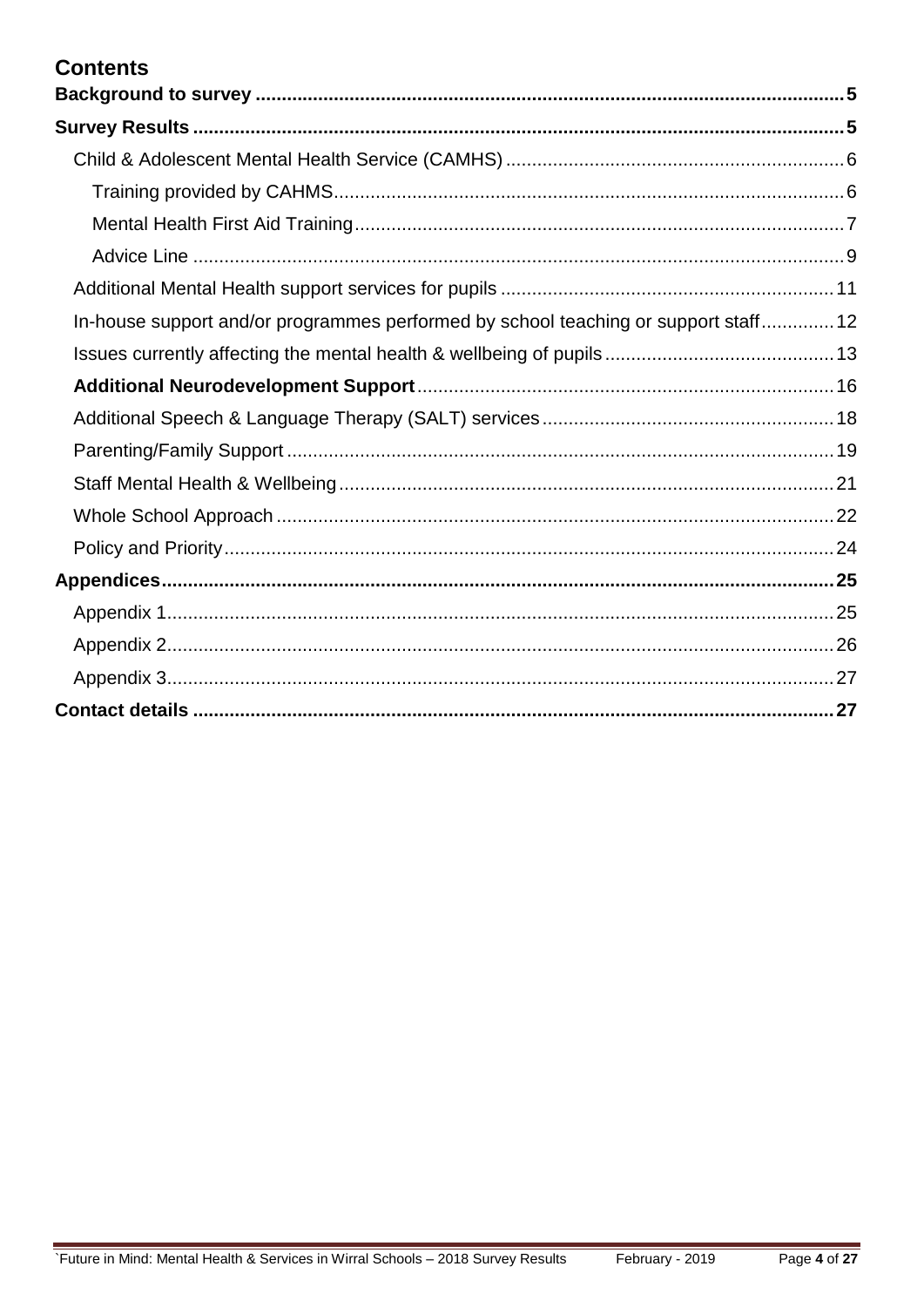<span id="page-4-0"></span>This survey was undertaken on behalf of the Wirral Future in Mind Steering Group in order to ascertain and understand some key components related to:

- Children & Young People's mental health
- How services were able to respond to that expressed need
- How schools were able to work with Child & Adolescent Mental Health Services
- The views of school leaders in relation to key mental health issues
- Access to Speech & Language Therapy (SALT) services
- Approaches to Staff Wellbeing
- Whole school approaches to improving mental health and wellbeing

The 1<sup>st</sup> survey was undertaken in the summer of 2016 and has been running for 3 years now. In 2016 a total of 46 schools responded to the survey increasing to 68 schools in 2017. In 2018 the survey was made available to all schools on the Wirral for completion during November. The total number of school completing the survey for 2018 was 97; a 30% increase in respondents. The total number of school settings on the Wirral invited to take part in the survey is 125 (See appendix 2 the full list).

The survey questions [\(Appendix 1\)](#page-24-1) and subsequent responses are presented in graph format with some additional context. The results form a key information source for local service leaders and commissioners to continue developing ideas and solutions to meet local need.

## <span id="page-4-1"></span>**Survey Results**

Figure 1 shows the breakdown of schools who responded to the survey (n=97) by type.



**Figure 1:** Responses received by school type (Question 2)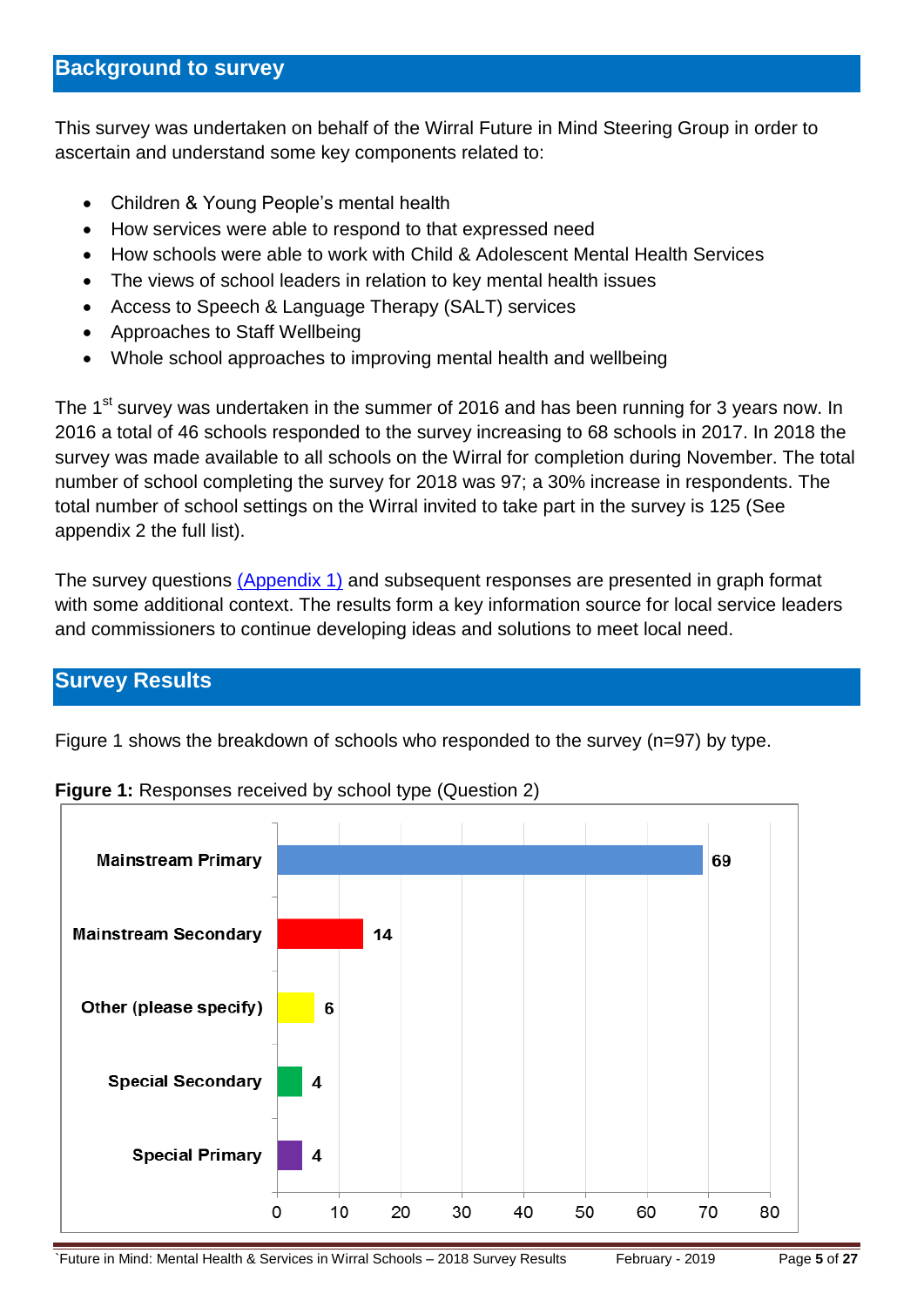As can be seen in Figure 1, the majority of schools responding were mainstream primary schools. [Appendix 2](#page-25-0) shows the full list of schools (Highlighted in yellow) who participated in the survey.

Table 1 shows that the proportional representation is similar in 2017 and 2018; mainstream primary being the most represented group.

|  | Table 1a: Proportion of responses by school type, 2017 and 2018 |  |  |  |
|--|-----------------------------------------------------------------|--|--|--|
|--|-----------------------------------------------------------------|--|--|--|

| <b>School Type</b>          | 2017           | 2018    |  |
|-----------------------------|----------------|---------|--|
| <b>Special Primary</b>      | $2.9\%$ (n=2)  | $4.1\%$ |  |
| <b>Special Secondary</b>    | $2.9\%$ (n=2)  | 4.1%    |  |
| Other                       | $2.9\%(n=2)$   | 6.2%    |  |
| <b>Mainstream Secondary</b> | $12.9\%$ (n=9) | 14.4%   |  |
| <b>Mainstream Primary</b>   | 77.9% (n=53)   | 71.1%   |  |

**Note:** Those schools defined by "Other" refer academies and "all-through" schools (i.e. 3-18 years)

**Table 1b:** Proportion of responses by schools compared to total schools by broad school type, Wirral, 2018

| <b>School Type</b>                  | 2018  |
|-------------------------------------|-------|
| <b>Special Schools</b>              | 66.7% |
| <b>Mainstream Secondary Schools</b> | 70.0% |
| <b>Mainstream Primary Schools</b>   | 76.7% |

As Table 1b shows, nearly three quarters of mainstream secondary schools responded (n=14), over three quarters of mainstream primary schools responded (n=69) and two thirds of special schools completed the survey (n=8).

Participants were asked about what their key priorities are to support emotional health and wellbeing within their school over the next year. All 97 schools filled in at least one response to this question. Some of the most common themes that appeared where related to the following:

- Teacher workload
- Staff training
- Reduction of Stress
- Awareness of Mental health needs for both students and parents

## (**[A full detailed list of all 378 responses can be found in the appendix](#page-26-0) section 3a**)

## <span id="page-5-0"></span>**Child & Adolescent Mental Health Service (CAMHS)**

### <span id="page-5-1"></span>**Training provided by CAHMS**

Respondents were asked whether any of their staff attended the training provided by CAMHS (Question 8). Of the 97 responders, 76 (or 79%) had staff that had attended the training. Figure 2 shows of these 76 participants, 42 (or 56%) felt that the training had met the needs of their organisation while 31 (or 41.3%) said it partially met their needs. A combined total of 97.3% of participants said the training was at least positive and helpful in some way.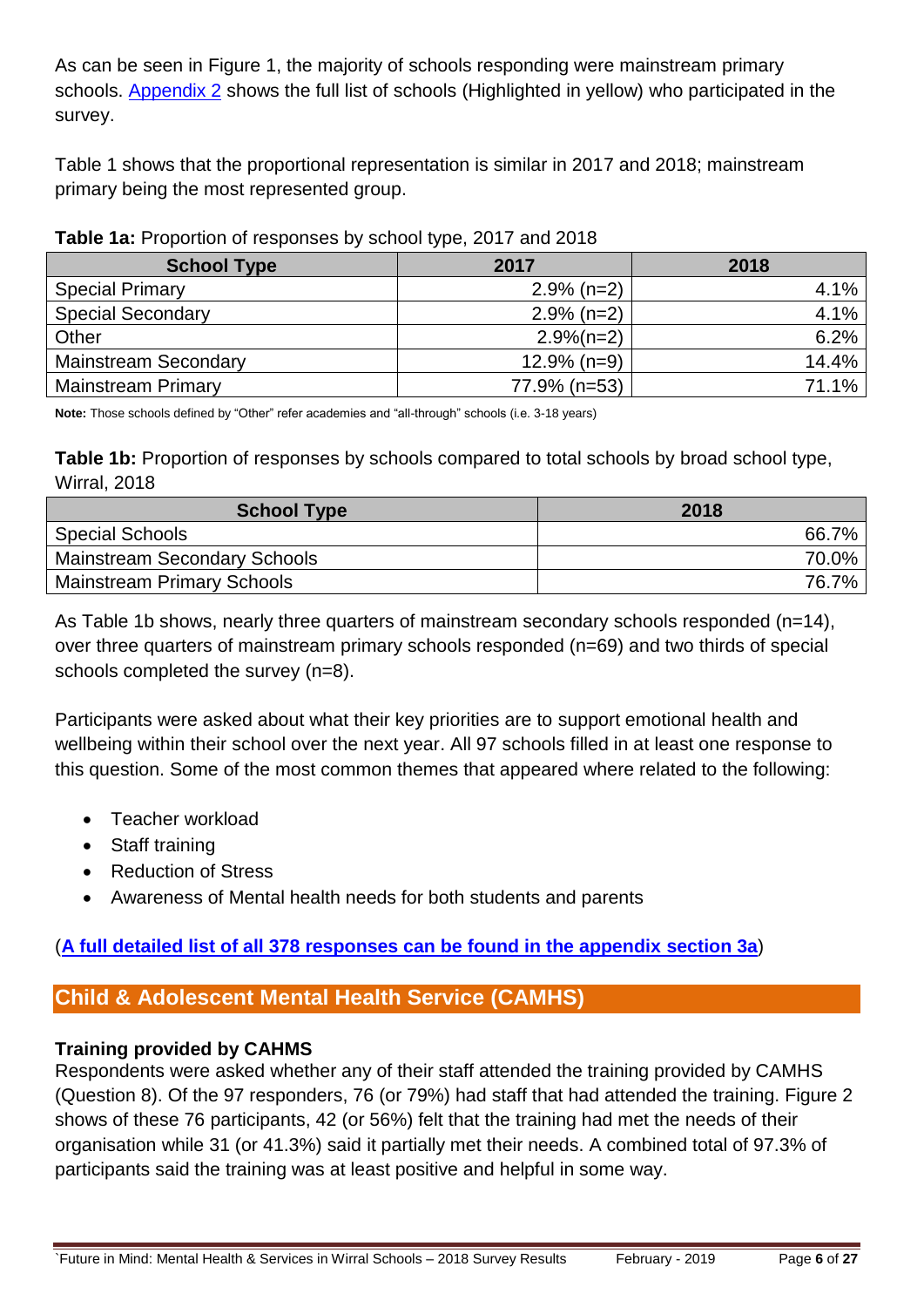**Figure 2:** If yes, have the CAMHS training topics met the training needs of your organisation? (Question 9)



## <span id="page-6-0"></span>**Mental Health First Aid Training**

Respondents were asked if their staff had accessed mental health first aid training (Question 10- 12); of the 96 respondents (1 responder didn't answer this question), 44 (or 46%) had accessed the training. They were also asked if they had bought in some additional mental health training. Of the 96 respondents who answered the question, just under half (45, 47%) had said they had, see figure 3 below:



**Figure 3:** Feedback on Are you buying-in any additional mental health training? (Question 11)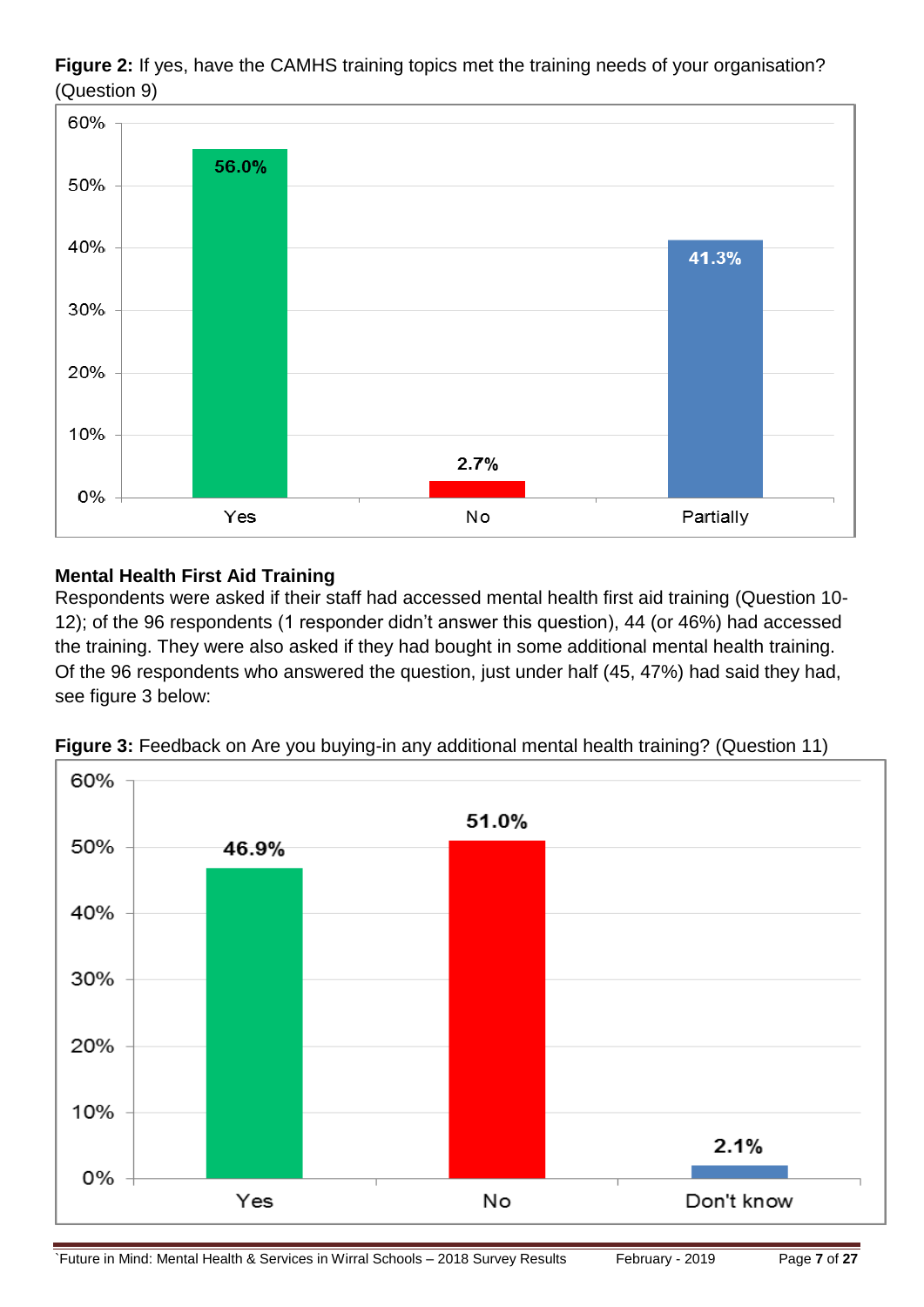Of the 45 responders to saying yes to the buying in of additional mental health services (Question 12) most participants had bought more than one service in. The main services bought in where the ADHD (Attention Deficit Hyperactivity Disorder) Foundation, Thumbs Up and My Esteem. There were other various services mentioned in the questionnaire (**[see appendix 3b for all](#page-26-0)  responder's [full answers](#page-26-0)**).

Participants were asked how confident they were in the ability of their staff team to deal with emotional wellbeing and mental health issues in children and young people. 64 of the 96 responders reported they were quite confident with the service provided, see figure 4 below:



**Figure 4:** How confident are you in the ability of your staff team to deal with emotional wellbeing and mental health issues in children and young people? (Question 13)

As shown above in figure 4, overall three quarters of participants reported they were either very confident or quite confident in the ability of their staff team to deal with emotional wellbeing and mental health issues in children and young people. Just over 6% where either less confident or not confident at all and 16% neither confident/unconfident.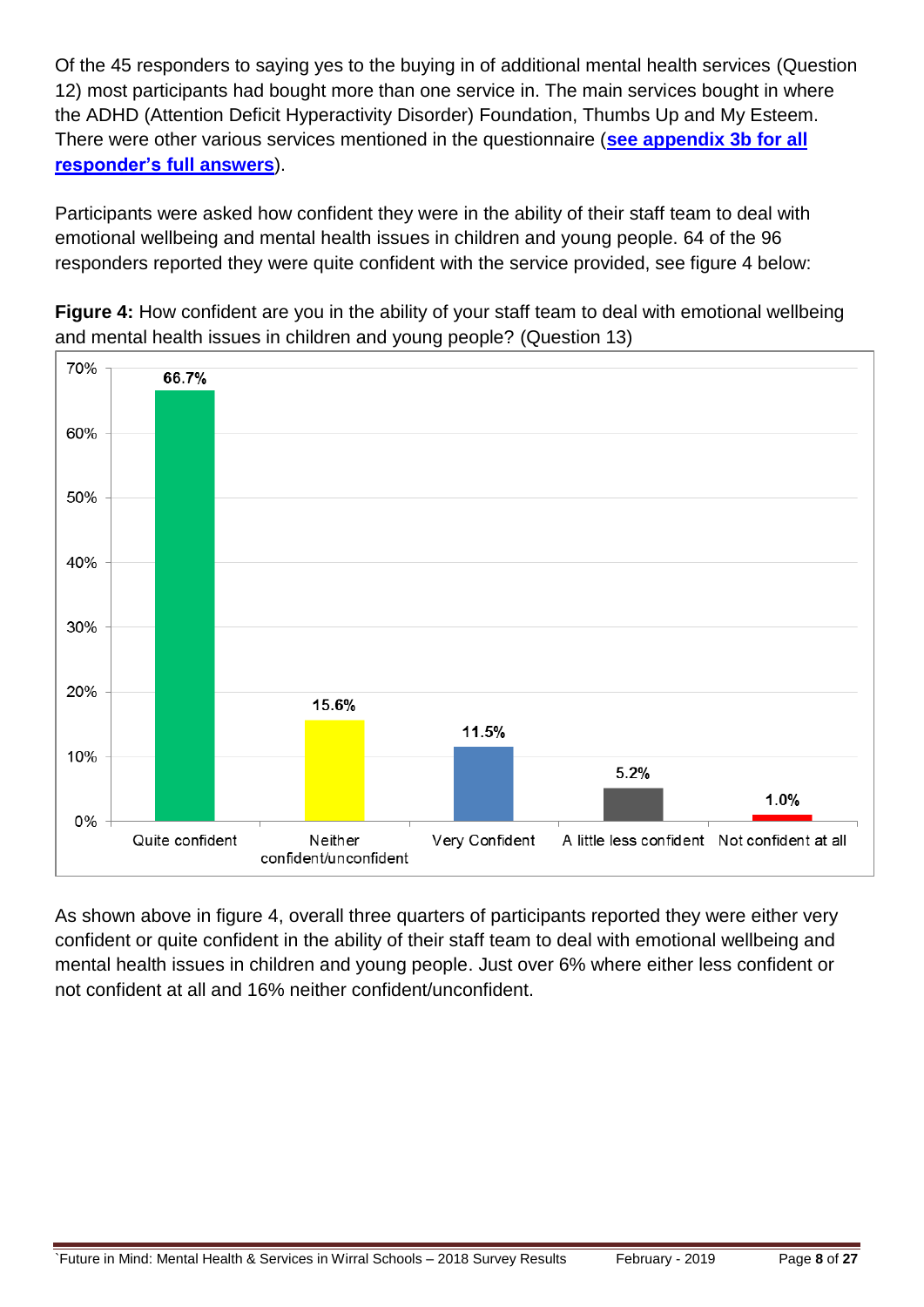### <span id="page-8-0"></span>**Advice Line**

Participants were asked if their staff had used the Advice Line provided by CAMHS; of the 96 respondents (1 responder didn't answer question 14), 84 (or 88%) had used the service, only 4 (4%) hadn't used the service and the others (n=8, 8%) didn't know.

Figure 5a shows the feedback received from those 96 respondents around whether it enabled staff to support the wellbeing of the child.

**Figure 5a:** If so, did Advice and Duty Line from CAMHS enable staff to support the wellbeing of the child? (Question 15)

![](_page_8_Figure_4.jpeg)

Participants were also asked to provide their views and experience of CAMHS service provision. This was provided by a multiple choice question, the breakdown of which is detailed in Figure 5b.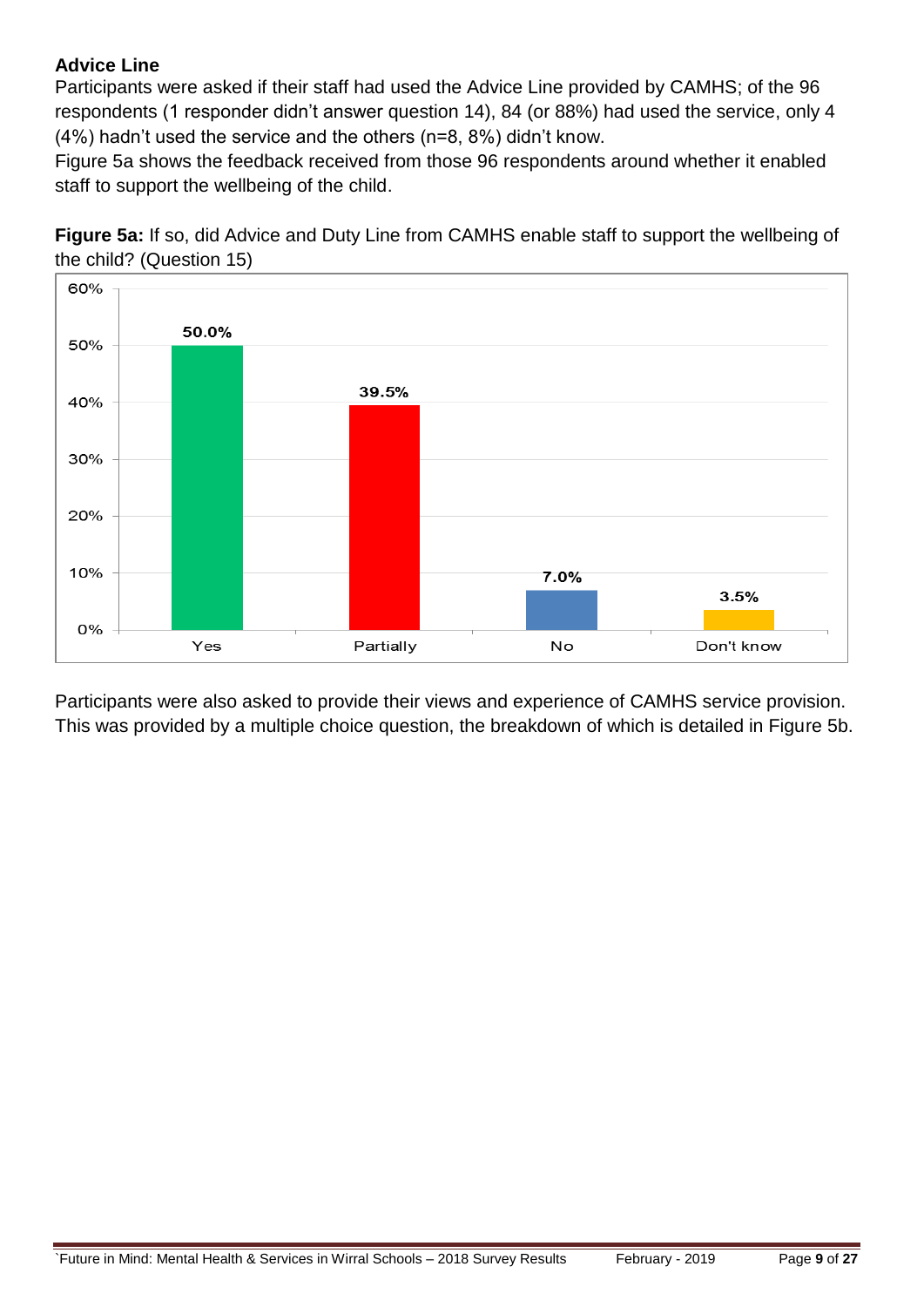#### **Figure 5b:** Your views on access to and communication with CAMHS (Question 16)

![](_page_9_Figure_1.jpeg)

- Figure 5b shows that 73% of respondents (or n=64) were either "Quite Satisfied" or "Very Satisfied" with the Advice Line.
- In contrast to this, the majority of respondents were dissatisfied (with 10% being "Very dissatisfied) with the effectiveness of access to therapeutic support; 57% expressing dissatisfaction overall, or n=49.
- Similarly, the majority of respondents were satisfied with liaison and communication with CAMHS (56% or n=48).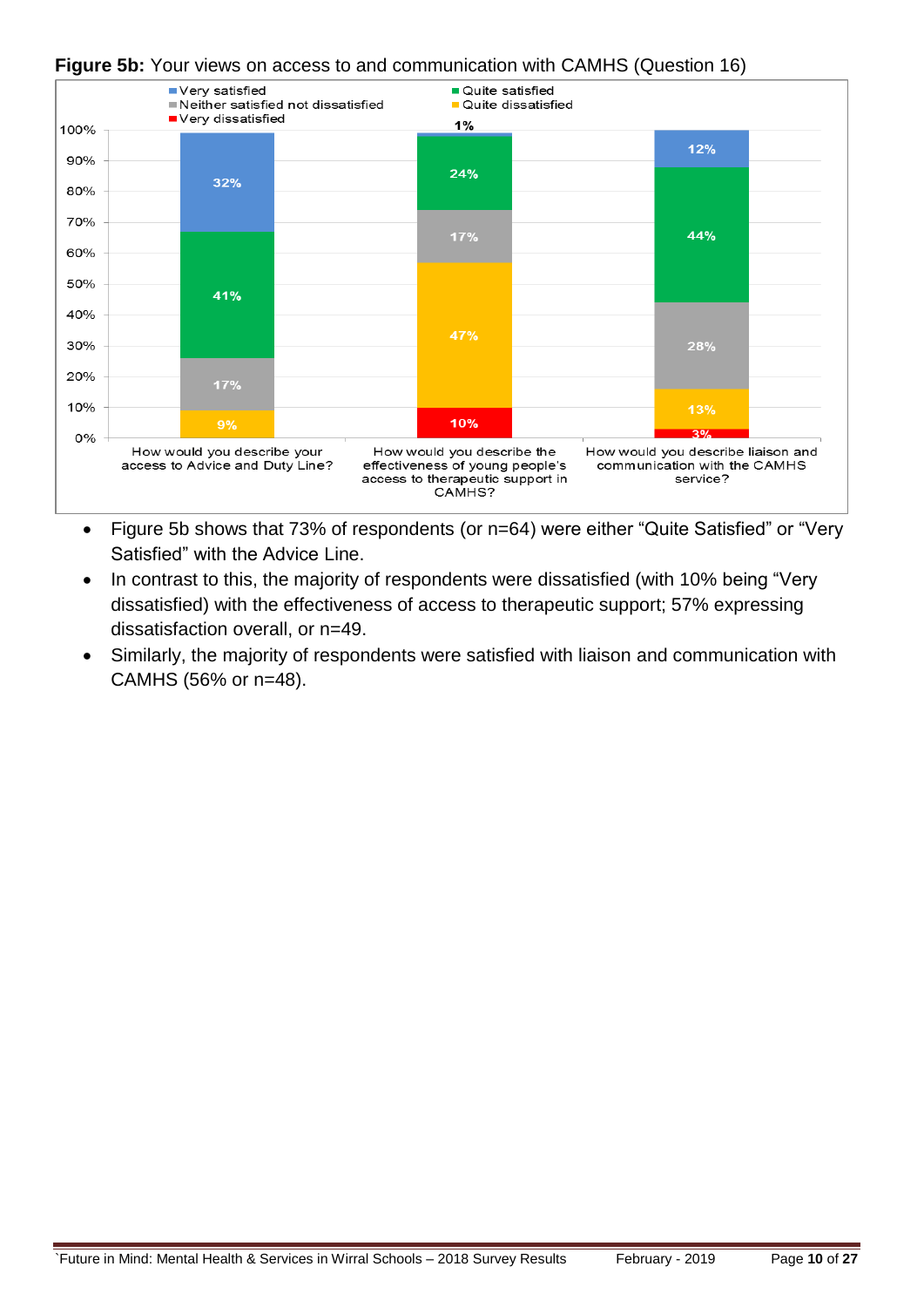# <span id="page-10-0"></span>**Additional Mental Health support services for pupils**

Participants were asked if they bought in additional mental health service provision for their school to support their pupils, other than CAMHS. As seen in Figure 6, nearly 60% of schools (or 56 of 96) do buy in additional mental health provision.

![](_page_10_Figure_2.jpeg)

![](_page_10_Figure_3.jpeg)

The services and additional options being bought-in by the 56 schools were:

- A Place 2 Be
- Additional trained staff
- Behaviour outreach
- **Caritas**
- Cherished
- Dove
- Education Psychologist
- Full of Beans Project
- Girls Project
- HYPE
- KIND
- Action for children
- ADHD Foundation
- Brook
- CBT Therapist
- Counselling Service
- Edsential
- Forest School
- Gilbrook
- Heath Services in schools
- Kilgarth Outreach
- Kooth
- Learning Mentor
- LJMU Project
- **Mindfulness**
- My Esteem
- Positive Resolutions
- Relax kids
- Season for Growth
- SIBS Talk Primary
- School Intervention Programme
- Speech & Language Therapist
- Thumbs Up
- Time to talk
- Utopia
- Lego Therapy
- Military Style Education
- Momentous
- Play Therapy
- Pressure Point
- Response
- Shaping Futures
- Solihull online
- Well Being Mentor
- Wirral Youth for Christ

(**[A full list of all services can be found in appendix 3c](#page-26-0)**)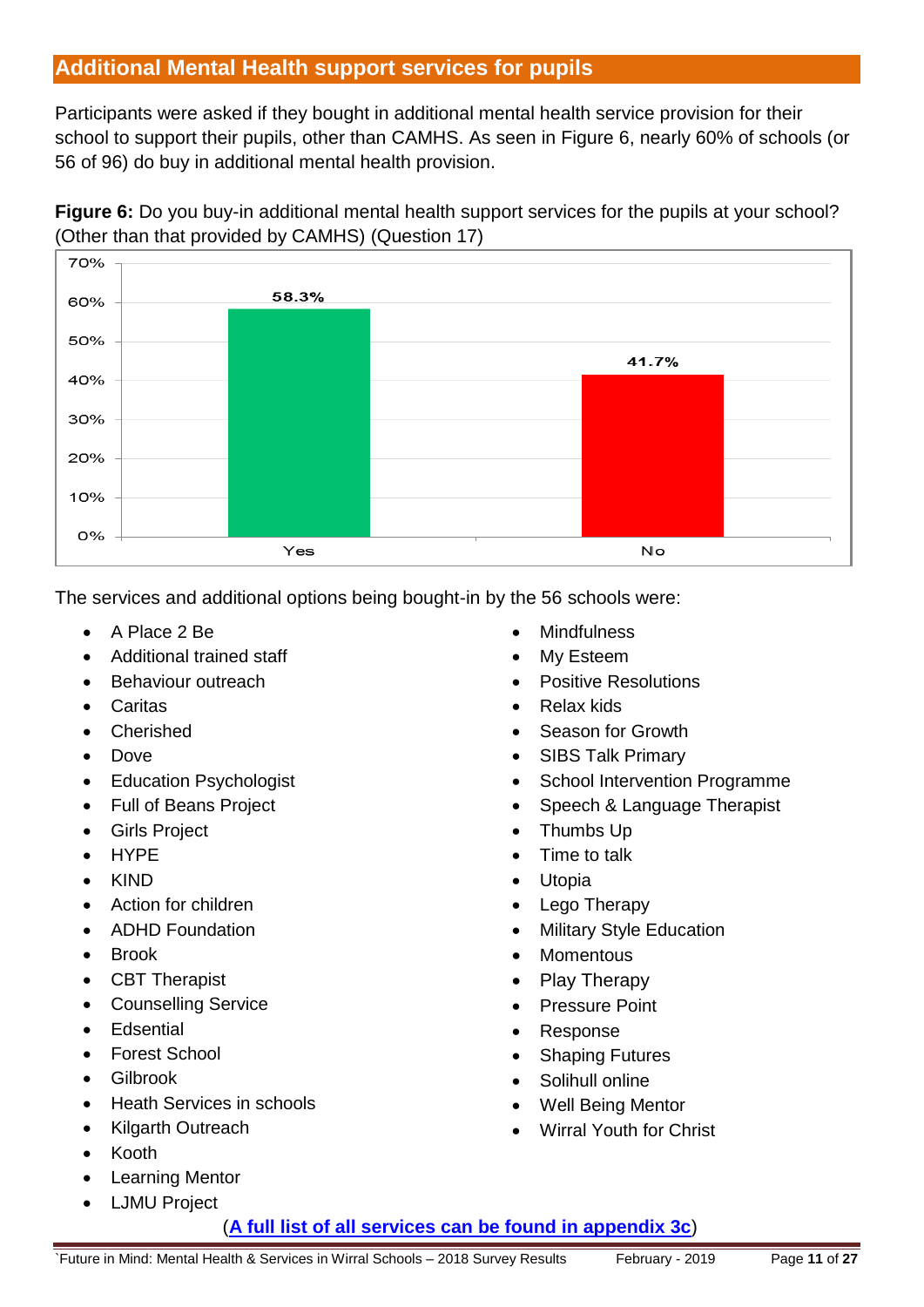Participants were also asked if those additionally bought-in Mental Health support service providers were accredited by a professional body. Of the 44 services above, it was stated that 28 were accredited, with 13 services where accreditation status was unknown and 3 with no accreditation.

Participants were asked about the access criteria and referral process of these services. Of the 59 responses recorded, 30 (or 51%) stated there was an access criterion, including processes such as referral by teachers, liaison with parents and children, discussion with external advisers (**[See full list in appendix](#page-26-0) 3d**)

# <span id="page-11-0"></span>**In-house support and/or programmes performed by school teaching or support staff**

Participants were asked to consider their schools provision of in-house options performed by school staff. A pre-populated list was provided, in addition to the option to add other provision unique to their school, the results of which can be seen in Figure 7.

![](_page_11_Figure_4.jpeg)

**Figure 7:** Range of support and/or programmes delivered in-house by school staff? (Question 22)

The options that received the highest recognition from respondents was "1:1 Teaching Assistant (TA) support during crisis", which registered 94.5%, followed by "Access to a quiet room" with 94.2% and "Mindfulness" (82.5%). There were 96 responders to this question and 44 participants filled in the section labelled "Other".

(**[A full list of the "Other" services being provided can be found in appendix](#page-26-0) 3e)**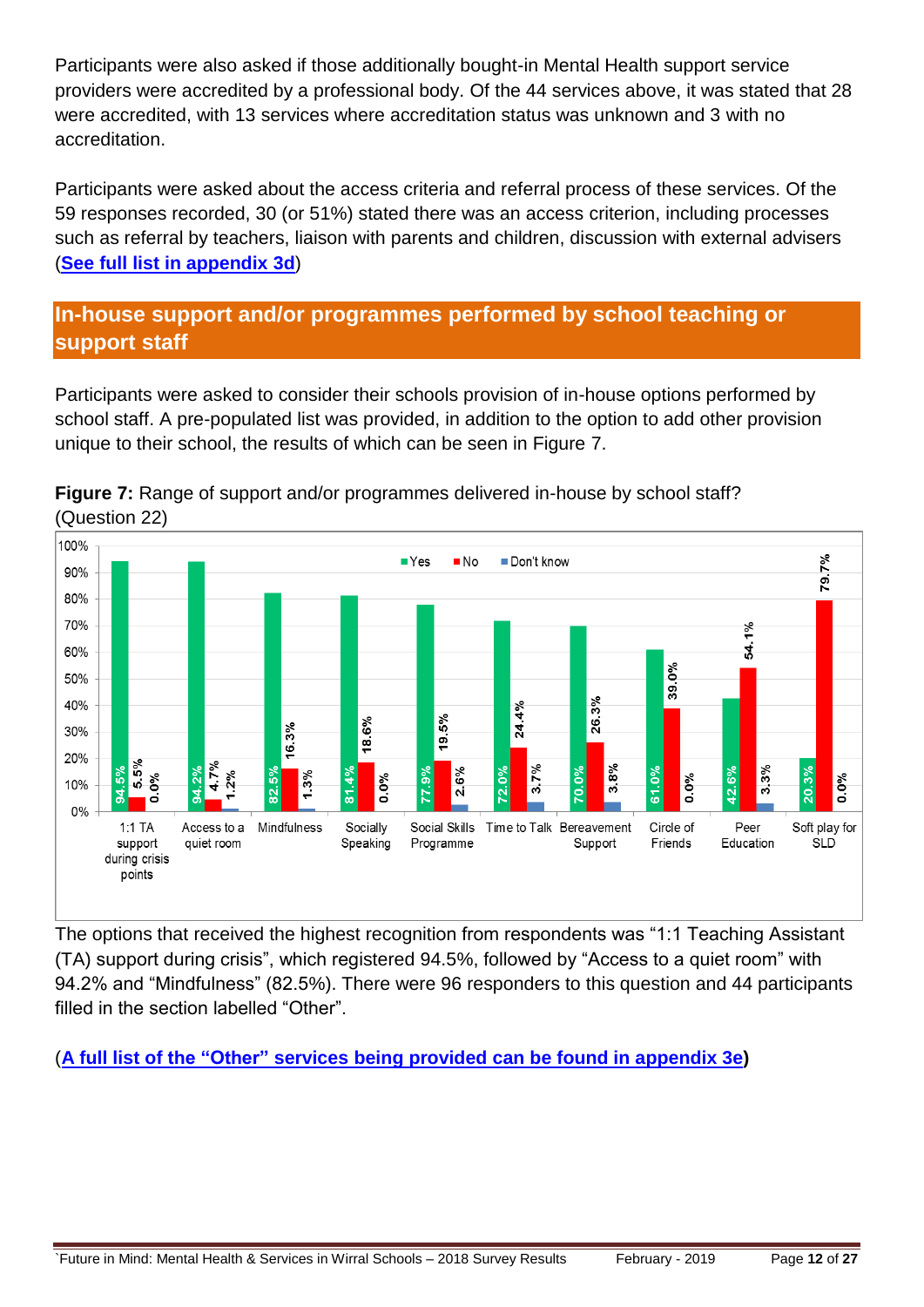## <span id="page-12-0"></span>**Issues currently affecting the mental health & wellbeing of pupils**

Schools were asked to note what they felt the issues affecting their pupils' mental health and wellbeing were and, from these, to rank the top 5 issues. This question generated 534 suggestions as to current issues, which have been analysed and coded into 29 headline areas, as can be seen in Table 2. The responses generally covered 4 themes:

- Pupil's feelings, attitudes and behaviour
- Family/Home life and environment
- Issues happening to the pupil, i.e. transition and/or exam pressure
- Social skills and relationships, including social media

The most commonly suggested issues reflected pupils' school life, e.g. Exam and school pressure and issues.

| n ouggooloa loodoo allooling paplio miontal hoditi      | <b>Number of</b> | $%$ of    | $%$ of      |
|---------------------------------------------------------|------------------|-----------|-------------|
| <b>Issue</b>                                            | responses        | responses | respondents |
| <b>Exam/School Pressure/Issues</b>                      | 29               | 8.2%      | 30.2%       |
| Self-esteem / Self-confidence / Self image              | 27               | 7.6%      | 28.1%       |
| Access to services/help                                 | 23               | 6.5%      | 24.0%       |
| Behavioural outbursts / Anger management                | 22               | 6.2%      | 22.9%       |
| Social Media / Internet / Gaming                        | 22               | 6.2%      | 22.9%       |
| Friendships / Social interaction / Communication        | 22               | 6.2%      | 22.9%       |
| General pressure/stress                                 | 21               | 5.9%      | 21.9%       |
| Home/Neighbourhood Environment                          | 21               | 5.9%      | 21.9%       |
| Anxiety / Worrying                                      | 18               | 5.1%      | 18.8%       |
| Parental Physical/Mental Health                         | 17               | 4.8%      | 17.7%       |
| Autistic Spectrum Condition / Other learning disability | 15               | 4.2%      | 15.6%       |
| <b>Parenting Skills</b>                                 | 15               | 4.2%      | 15.6%       |
| Family discord                                          | $\overline{13}$  | 3.7%      | 13.5%       |
| <b>Attachment issues</b>                                | 11               | 3.1%      | 11.5%       |
| Parental Separation / Divorce / Family breakdown        | 9                | 2.5%      | 9.4%        |
| Domestic Violence                                       | $\overline{7}$   | 2.0%      | 7.3%        |
| Low mood / depression                                   | $\overline{7}$   | 2.0%      | 7.3%        |
| Addiction / Substance Misuse (in family)                | $\overline{7}$   | 2.0%      | 7.3%        |
| Resilience                                              | 7                | 2.0%      | 7.3%        |
| <b>Physical Health</b>                                  | 7                | 2.0%      | 7.3%        |
| Peer Pressure                                           | 6                | 1.7%      | 6.3%        |
| Sexuality / Gender identity                             | 5                | 1.4%      | 5.2%        |
| <b>Bereavement</b>                                      | 5                | 1.4%      | 5.2%        |
| Poor sleeping patterns                                  | 4                | 1.1%      | 4.2%        |
| <b>Bullying</b>                                         | 4                | 1.1%      | 4.2%        |
| Eating disorders                                        | 4                | 1.1%      | 4.2%        |
| Self-harm and suicide                                   | 4                | 1.1%      | 4.2%        |
| Trauma                                                  | $\overline{2}$   | 0.6%      | 2.1%        |
| Undiagnosed conditions                                  | 1                | 0.3%      | 1.0%        |

### **Table 2:** Suggested issues affecting pupils' mental health and wellbeing

**Note:** Number of responses n=534. Number of respondents n=96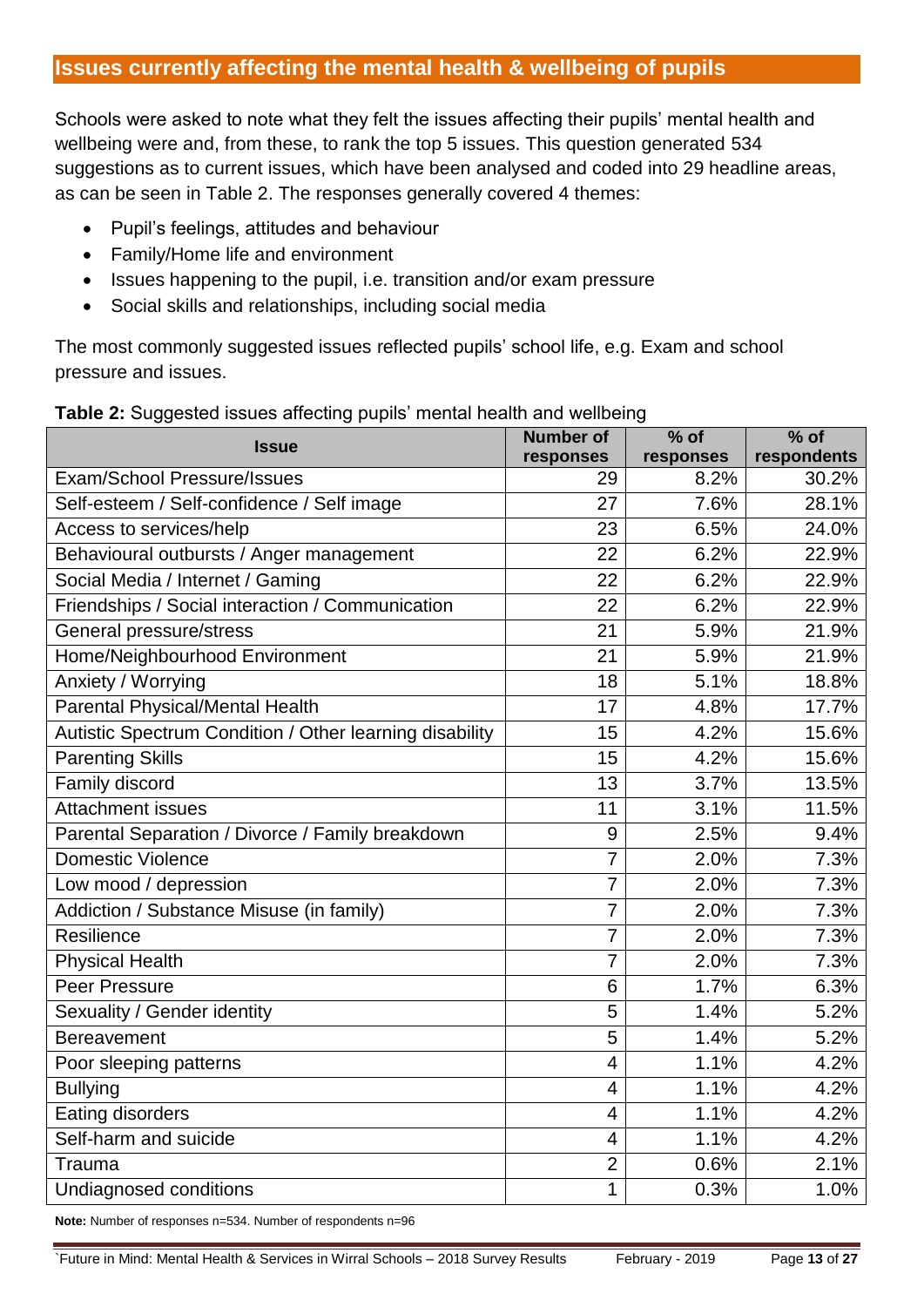Table 3a and Table 3b are split to show those issues that were ranked as the most pressing issues, and those that did not have a number 1 ranking but were ranked amongst the top 5 issues.

As Table 3a shows, the most ranked issue centred on pupil's view of themselves. However, the issues most commonly ranked as the most pressing issue were:

- Anxiety / Worrying
- Self-esteem / Self-confidence / Self image
- Behavioural outbursts / Anger management
- Social Media/Internet/Gaming

The above issues were each ranked as the top priority by 4 respondents of this question. Examples of answers provided include 'self-regulation' (behaviour), '11+ pressure', 'impact of social media on self-esteem and friendships' and 'mental health issues in the family'.

| <b>Issue</b>                                            | 1st            | 2nd            | 3rd            | 4th            | 5th            | <b>Total</b>   |
|---------------------------------------------------------|----------------|----------------|----------------|----------------|----------------|----------------|
| Anxiety / Worrying                                      | 31             |                | 8              | 9              | 3              | 58             |
| Self-esteem / Self-confidence / Self image              | 6              | 15             | 12             | 10             | 10             | 53             |
| Behavioural outbursts / Anger management                | 5              |                | 9              | 8              | 4              | 33             |
| Social Media / Internet / Gaming                        |                | 6              | 6              | 9              | $\Omega$       | 28             |
| Low mood / depression                                   |                | 5              | 8              | 5              | 3              | 22             |
| <b>Attachment issues</b>                                | 5              | 3              | 4              | 3              | 6              | 21             |
| Home/Neighbourhood Environment                          | 3              | 6              | $\overline{2}$ | 5              | 5              | 21             |
| <b>Parental Physical/Mental Health</b>                  | 9              | $\overline{4}$ | $\overline{2}$ |                | 4              | 20             |
| <b>Exam/School Pressure/Issues</b>                      | $\overline{2}$ | 4              | 4              | 3              | 6              | 19             |
| Access to services/help                                 | 6              | 3              | 4              | $\overline{2}$ | 4              | 19             |
| <b>Parenting Skills</b>                                 |                | 4              | 7              | 3              | 1              | 16             |
| Autistic Spectrum Condition / Other learning disability | $\overline{2}$ | 5              | 6              | $\overline{2}$ | 1              | 16             |
| Friendships / Social interaction / Communication        | $\overline{2}$ | $\overline{2}$ | 3              | 5              | 4              | 16             |
| General pressure/stress                                 | 3              | 6              | 3              | $\overline{2}$ | $\overline{2}$ | 16             |
| Family discord                                          | 5              | 3              | 1              | 3              | $\Omega$       | 12             |
| Parental Separation / Divorce / Family breakdown        | 3              | 3              | 1              |                | 1              | 9              |
| <b>Domestic Violence</b>                                | $\overline{2}$ | 3              | $\overline{2}$ | 0              | $\overline{2}$ | 9              |
| Addiction / Substance Misuse (in family)                |                | 0              | 3              | $\overline{2}$ | 1              | $\overline{7}$ |
| <b>Bereavement</b>                                      |                | 1              | 1              | 3              | 1              | $\overline{7}$ |
| Resilience                                              |                | 3              |                |                | 0              | 6              |

**Table 3a:** Suggested issues affecting the mental health and wellbeing of pupils, by rank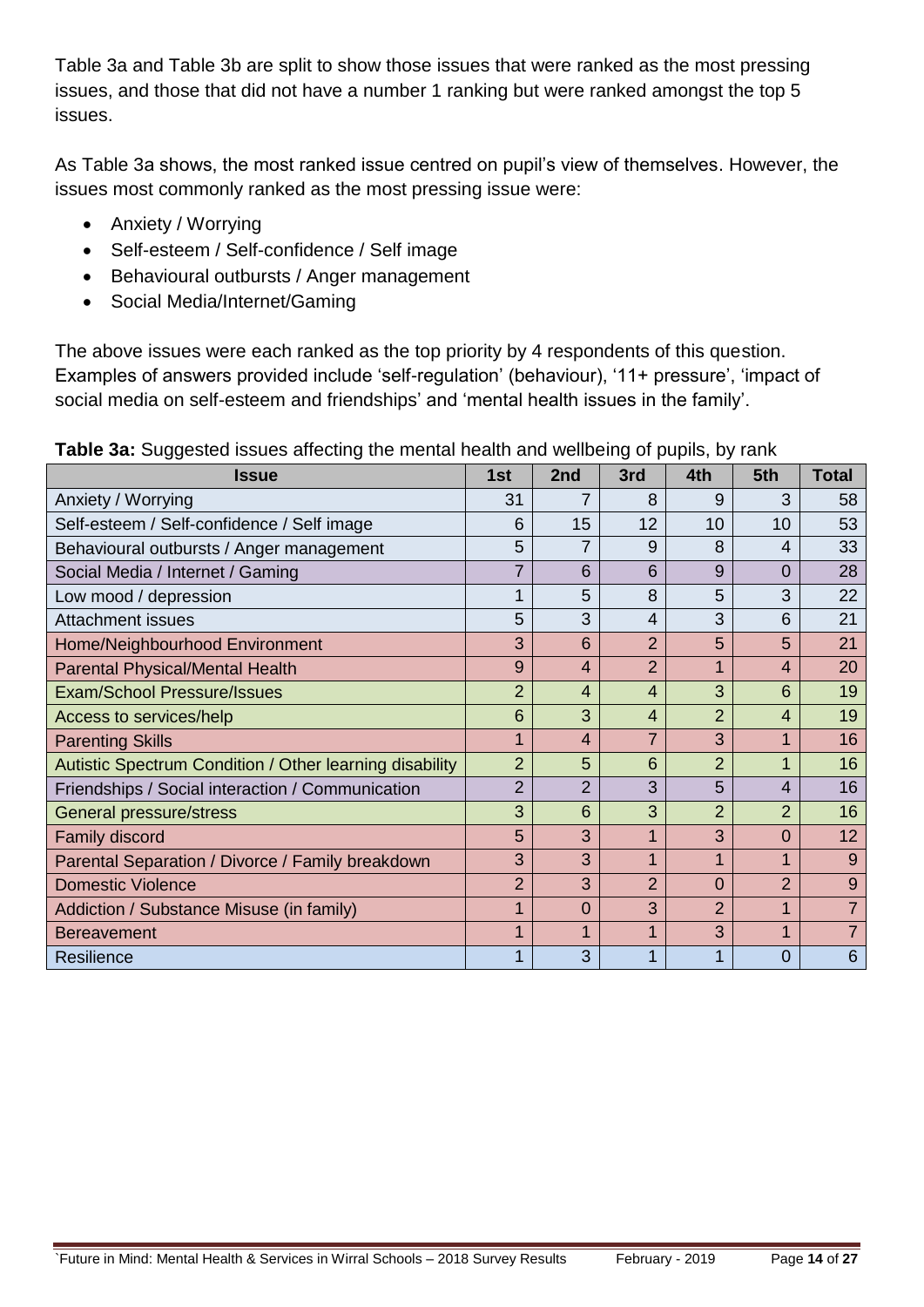**Table 3b:** Suggested issues affecting the mental health and wellbeing of pupils, by rank

| <b>Issue</b>                  | 1st      | 2nd | 3rd | 4th      | 5 <sup>th</sup> | <b>Total</b>   |
|-------------------------------|----------|-----|-----|----------|-----------------|----------------|
| <b>Peer Pressure</b>          | $\Omega$ | ⌒   |     | ⌒        | 2               |                |
| Self-harm and suicide         | 0        |     |     | 0        | 4               | 5              |
| <b>Bullying</b>               | 0        |     |     | 3        |                 | 5              |
| <b>Physical Health</b>        | 0        |     |     | $\Omega$ | 2               | 4              |
| Poor sleeping patterns        | $\Omega$ |     |     |          | 0               | 3              |
| Trauma                        | 0        |     |     |          | $\Omega$        | 3              |
| Sexuality / Gender identity   | $\Omega$ |     |     |          | 0               | $\overline{2}$ |
| <b>Undiagnosed conditions</b> | $\Omega$ | U   | 0   |          | 0               |                |
| <b>Eating disorders</b>       |          |     |     | 0        |                 |                |

### **Table 3c:** Colour Code

| Family/Home life and environment          |
|-------------------------------------------|
| Issues happening to the pupil             |
| Social skills and relationships           |
| Pupil's feelings, attitudes and behaviour |

Table 3b shows that peer pressure was the most commonly ranked issue, without being ranked as the top issue. This was followed by self-harm and suicide, bullying and physical health.

Although the respondents were asked to note and rank the key issues that in turn have been separated into the 4 categories (Table 3c), they are intrinsically related and should therefore not be considered in isolation, and e.g. self-esteem could be affected by friendship/social media.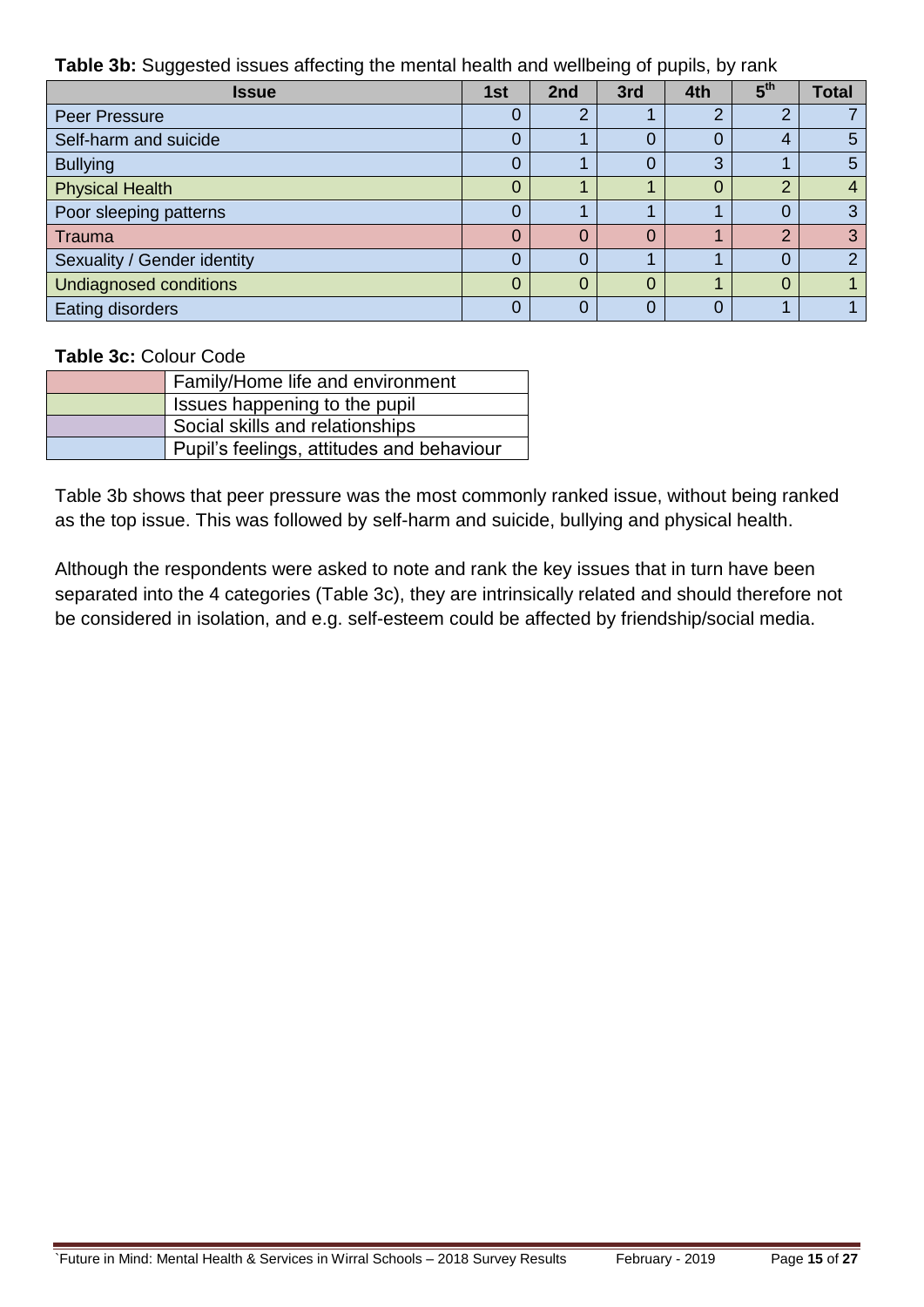# <span id="page-15-0"></span>**Additional Neurodevelopment Support**

Participants were asked what top 5 things they are currently providing for children with neurodevelopment conditions. 93 of the 97 participants responded to this section with 100% giving at least one of five answers, 95% (n=88) giving two answers, 90% (n=84) giving at least three answers.

The main themes in the first three answers reported where that these children are given one to one support, additional teaching assistants and group support. Various interventions where repeatedly mentioned with regards to quiet time and time out spaces being prominent. (**[Lists of](#page-26-0)  all responses to this question are [available in the appendix section 3f](#page-26-0)**)

Participants were asked if additional neurodevelopment support was bought in, see figure 8 below:

![](_page_15_Figure_4.jpeg)

**Figure 8:** Do you buy-in additional neurodevelopmental support (e.g. ADHD, ASC)? (Question 25)

Of the 95 participants answering this question only 22% (n=21) schools buy in extra support currently with 76% (n=72) not requiring additional support at this current moment and just 2% (n=2) reporting unknown.

Of those 21 responders who do buy in additional neurodevelopment support the most prominent types of support brought in were the ADHD Foundation and Education psychologist services. 17 different bought in services were recorded and of these 82% (n=14) are accredited by a professional body, 18% (n=3) recorded don't know and none were recorded as not accredited

(**[A full list of the services bought in can be found in the appendix](#page-26-0) section 3g**)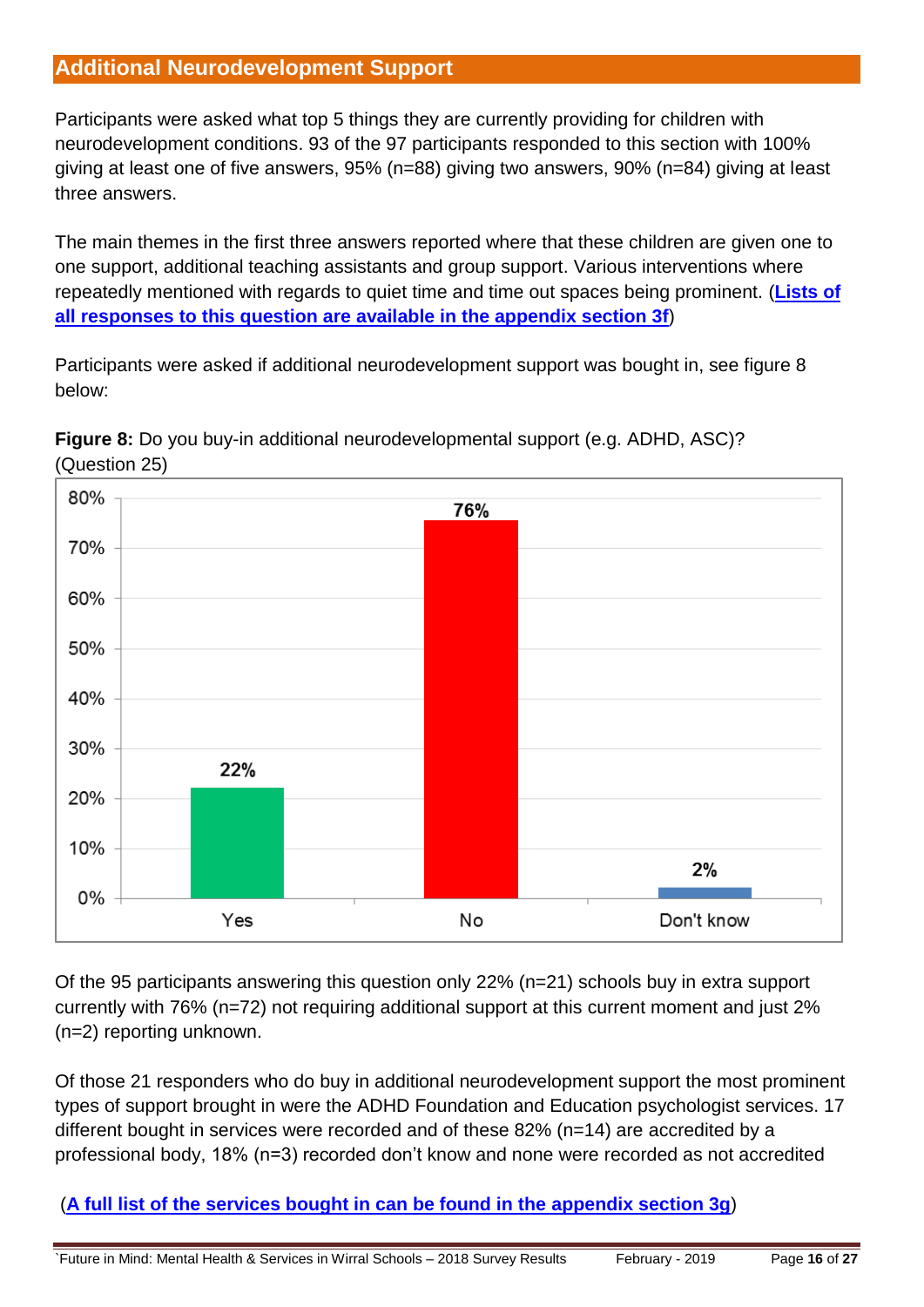Figure 9 shows below that in terms of access criteria the distribution is virtually 50/50. 11 responders gave a clarification to their answers for the access criteria, see appendix for answers supplied.

![](_page_16_Figure_1.jpeg)

![](_page_16_Figure_2.jpeg)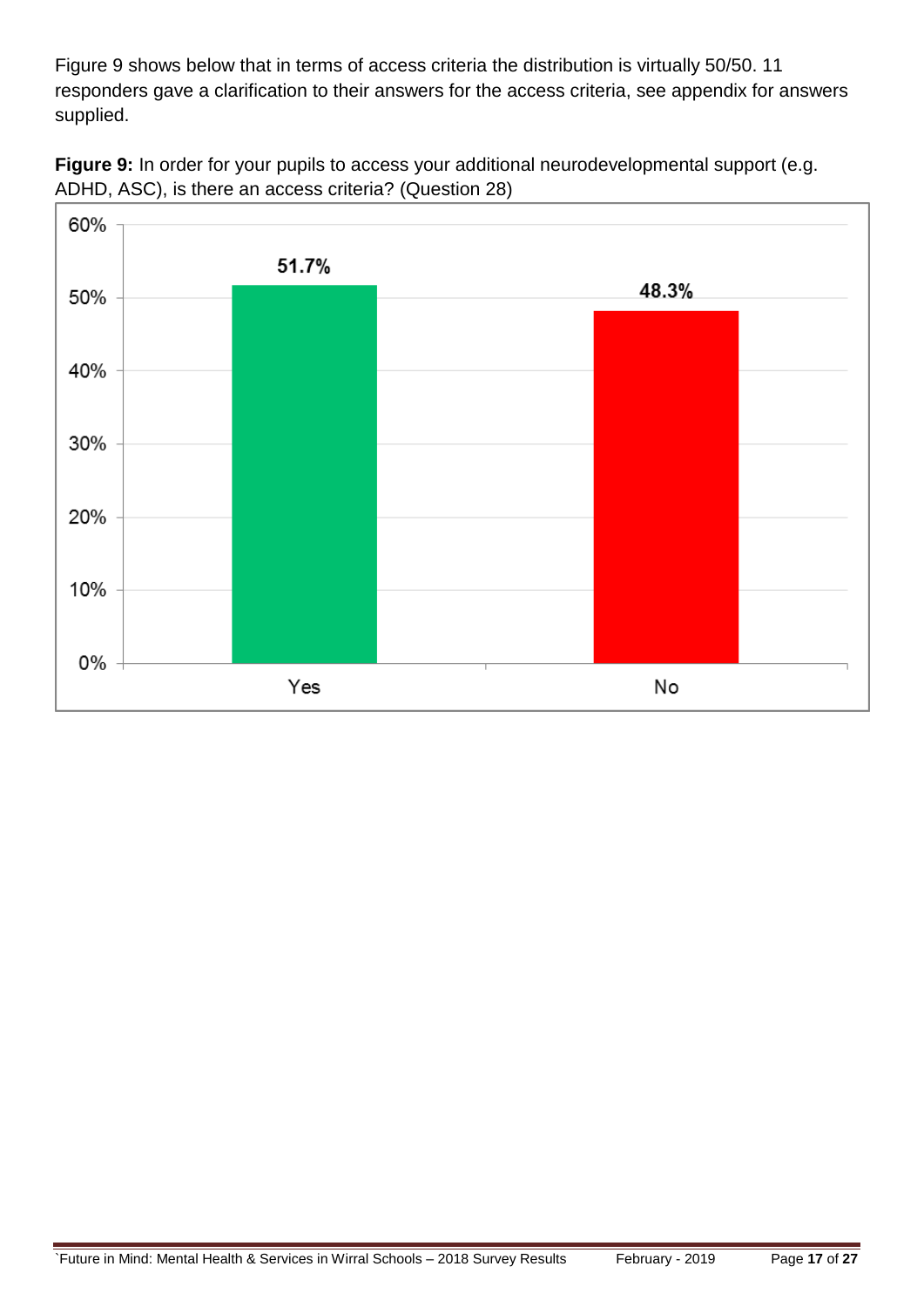# <span id="page-17-0"></span>**Additional Speech & Language Therapy (SALT) services**

Respondents were asked to consider their provision of Speech and Language Therapy (SALT) services, in particular whether additional provision was being bought-in. Figure 10 shows that 55.3% (n=52) of respondents stated that additional services were bought-in whereas 42.6% (n=40) did not and 2.1% (n=2) didn't know.

![](_page_17_Figure_2.jpeg)

![](_page_17_Figure_3.jpeg)

For those who answered 'Yes' to above, an additional question was asked regarding the type of provision bought-in (Figure 11).

![](_page_17_Figure_5.jpeg)

![](_page_17_Figure_6.jpeg)

**Note:** 'Other (please specify)' is "Teaching assistant delivers SALT packages", "currently under review as we are disappointed at the lack of SALT personnel", "Ex-NHS Therapist" and "Talk about Town"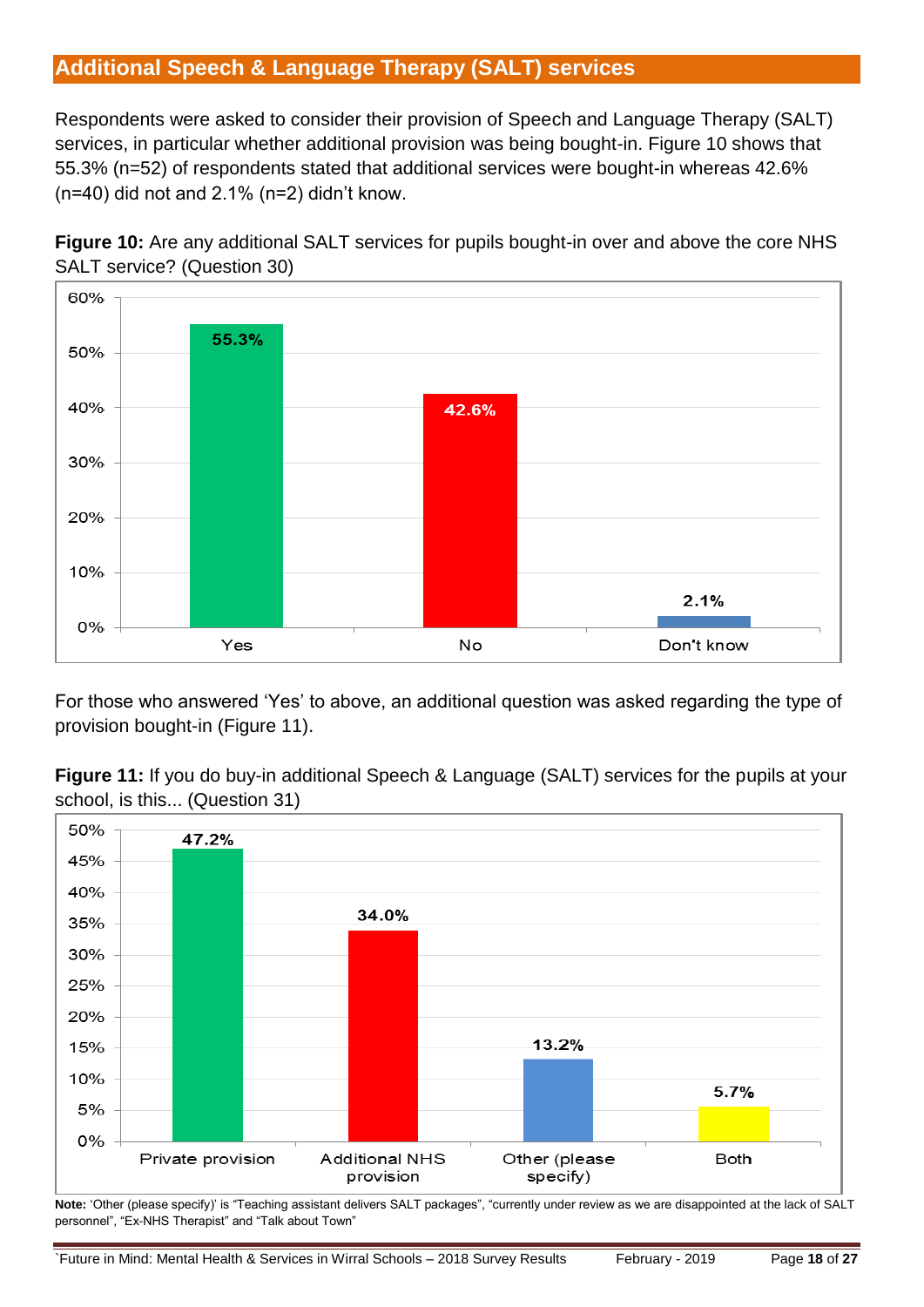As Figure 11 shows, additional provision is predominantly from a private supplier, with additional NHS provision closely following (47.2% n=25 compared to 34.0% n=18). Also of note, 5.7% (n=3) of those buying in additional provision purchase a mix of NHS and private provision.

## <span id="page-18-0"></span>**Parenting/Family Support**

Participants where asked if they employ non-teaching staff to work with families/provide parenting support within your school. Some examples where provided such as family support worker, wellbeing manager, pastoral support. 93 participants answered the question and nearly two thirds (63%, n=59) do employ non-teaching staff as figure 12 below shows.

**Figure 12:** Do you employ non-teaching staff to work with families/provide parenting support within your school? (E.g. family support worker, wellbeing manager, pastoral support) (Question 32)

![](_page_18_Figure_4.jpeg)

The list of the type of jobs/roles given in answer to the 63% and the fulltime equivalent (FTE) for the above is available in the appendix 3h and 3i. The vast majority (81%, n=75) of the types of roles are not shared between schools as figures 13 below shows:

![](_page_18_Figure_6.jpeg)

### **Figure 13:** Is this role shared between schools? (Question 35)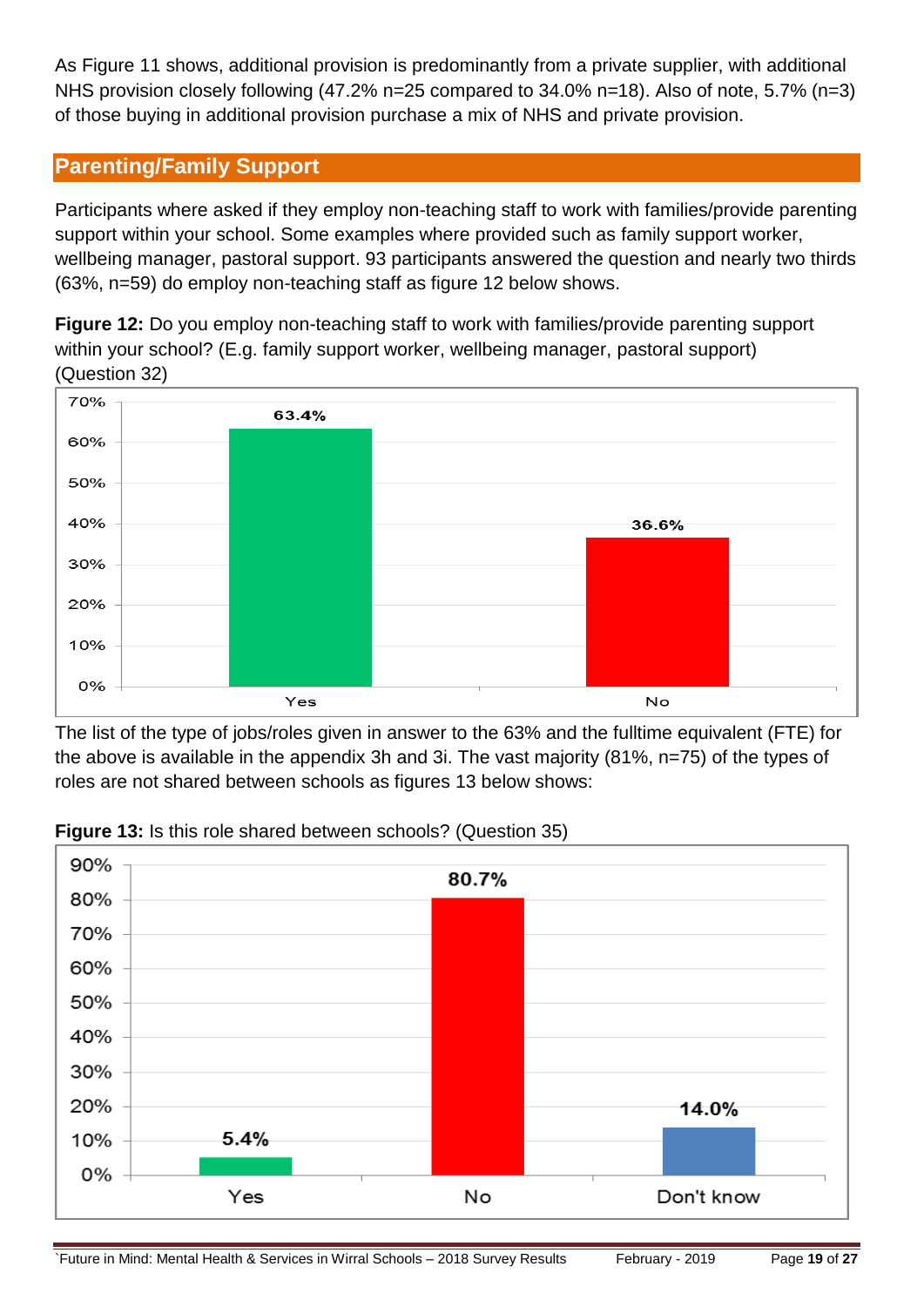Participants were asked to list support that is currently offered around parenting/family support. Of the 97 responders just under half gave a response (46%, n=45). There was over 150 different answers, the most prominent groups where parent support, family support and one to one support. (**[A full list can be found in appendix section 3j](#page-26-0)**)

Participants were also asked if the support offered to parent/family's was supplied by their own staff or brought-in. 60% of services offered were done so by schools own staff followed by 46% of services bought-in and 19% didn't know if they were bought-in or not.

![](_page_19_Figure_2.jpeg)

**Figure 14:** If appropriate training and support was available, would staff in your school have the capacity to deliver parenting courses/support (Question 39)

Figure 14 above was answered by 93 of the 97 participants in the survey. Of those 93, 64 (69%) thought that staff would have the capacity to deliver parenting courses/support. Only 20 (22%) thought they couldn't supply this type of support and just under 10% (n=9) didn't know if they could or not.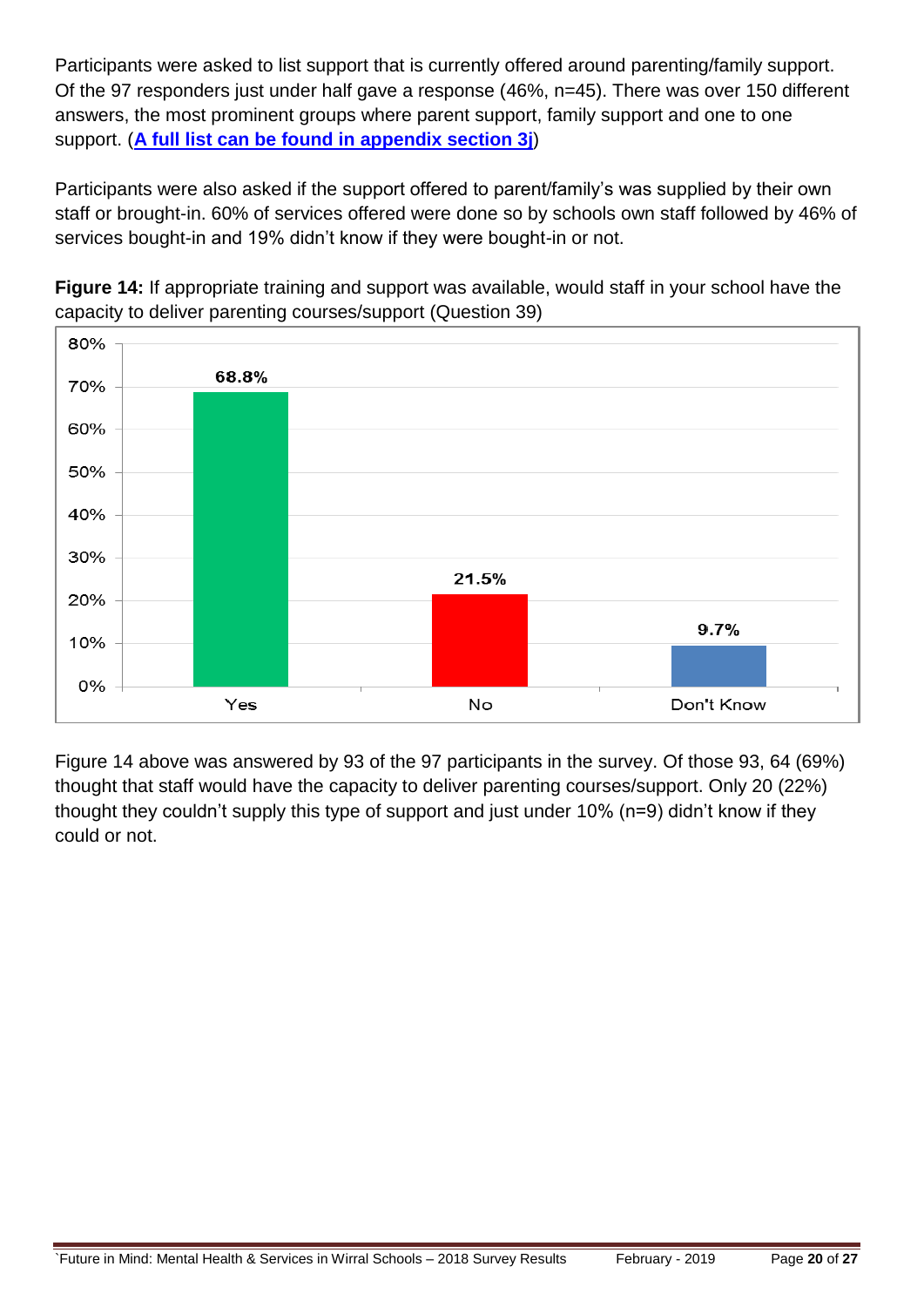# <span id="page-20-0"></span>**Staff Mental Health & Wellbeing**

Participants were asked to consider their approach to maintaining and improving staff's mental health and wellbeing, namely the most effective strategies in place. This question generated 354 responses that have been analysed and coded into 27 overarching categories.

| Approach                                                                  | <b>Number of</b><br>schools with<br>approach | % of schools<br>with this<br>approach |
|---------------------------------------------------------------------------|----------------------------------------------|---------------------------------------|
| <b>Wellbeing Time/Promotion</b>                                           | 33                                           | 34.0%                                 |
| Workload reduction initiatives                                            | 32                                           | 33.0%                                 |
| Supervision/1-2-1 Communication meetings                                  | 29                                           | 29.9%                                 |
| Access to 1-2-1/Group Support                                             | 27                                           | 27.8%                                 |
| Mental Health & Wellbeing Policies & Resources, e.g. Stress<br>Management | 26                                           | 26.8%                                 |
| <b>Team Building</b>                                                      | 24                                           | 24.7%                                 |
| HR Support, e.g. Occupational Health, Absence policy                      | 24                                           | 24.7%                                 |
| <b>Physical Health/Exercise Classes</b>                                   | 17                                           | 17.5%                                 |
| <b>Appropriate Training</b>                                               | 17                                           | 17.5%                                 |
| Advice & Support                                                          | 15                                           | 15.5%                                 |
| Whole School Development activities                                       | 13                                           | 13.4%                                 |
| Adaptable/Flexible working conditions/workload                            | 11                                           | 11.3%                                 |
| Open school culture                                                       | 11                                           | 11.3%                                 |
| <b>PAM Assist</b>                                                         | 9                                            | 9.3%                                  |
| Clear policies and procedures                                             | 8                                            | 8.2%                                  |
| Minimal/Reduction of out-of-school-hours meetings/working                 | $\overline{7}$                               | 7.2%                                  |
| Offsite working                                                           | $\overline{7}$                               | 7.2%                                  |
| Governor/SLT responsibility for staff wellbeing                           | $6\phantom{1}6$                              | 6.2%                                  |
| A Place 2 Be                                                              | $6\phantom{1}6$                              | 6.2%                                  |
| Celebration Events, e.g. employee of the month                            | 6                                            | 6.2%                                  |
| <b>Mindfulness</b>                                                        | 6                                            | 6.2%                                  |
| Clear communication policies                                              | 5                                            | 5.2%                                  |
| Coaching                                                                  | 5                                            | 5.2%                                  |
| Improved staff facilities                                                 | 3                                            | 3.1%                                  |
| Peer Support                                                              | 3                                            | 3.1%                                  |
| Other                                                                     | 3                                            | 3.1%                                  |
| Paid Flu Immunisation for Staff                                           | 1                                            | 1.0%                                  |

### **Table 4:** Approaches in supporting staff mental health and wellbeing

Table 4 shows that the top two most commonly used strategy by schools is providing "Wellbeing Time/Promotion" and "Workload reduction initiatives" with more than a third of schools adopting this type of approach. Following this, just under a third (29.9% or n=29) of schools who responded provide access to support services, such as 1-2-1 counselling and group support. A very similar number of schools reported having "Access to 1-2-1/Group Support" available.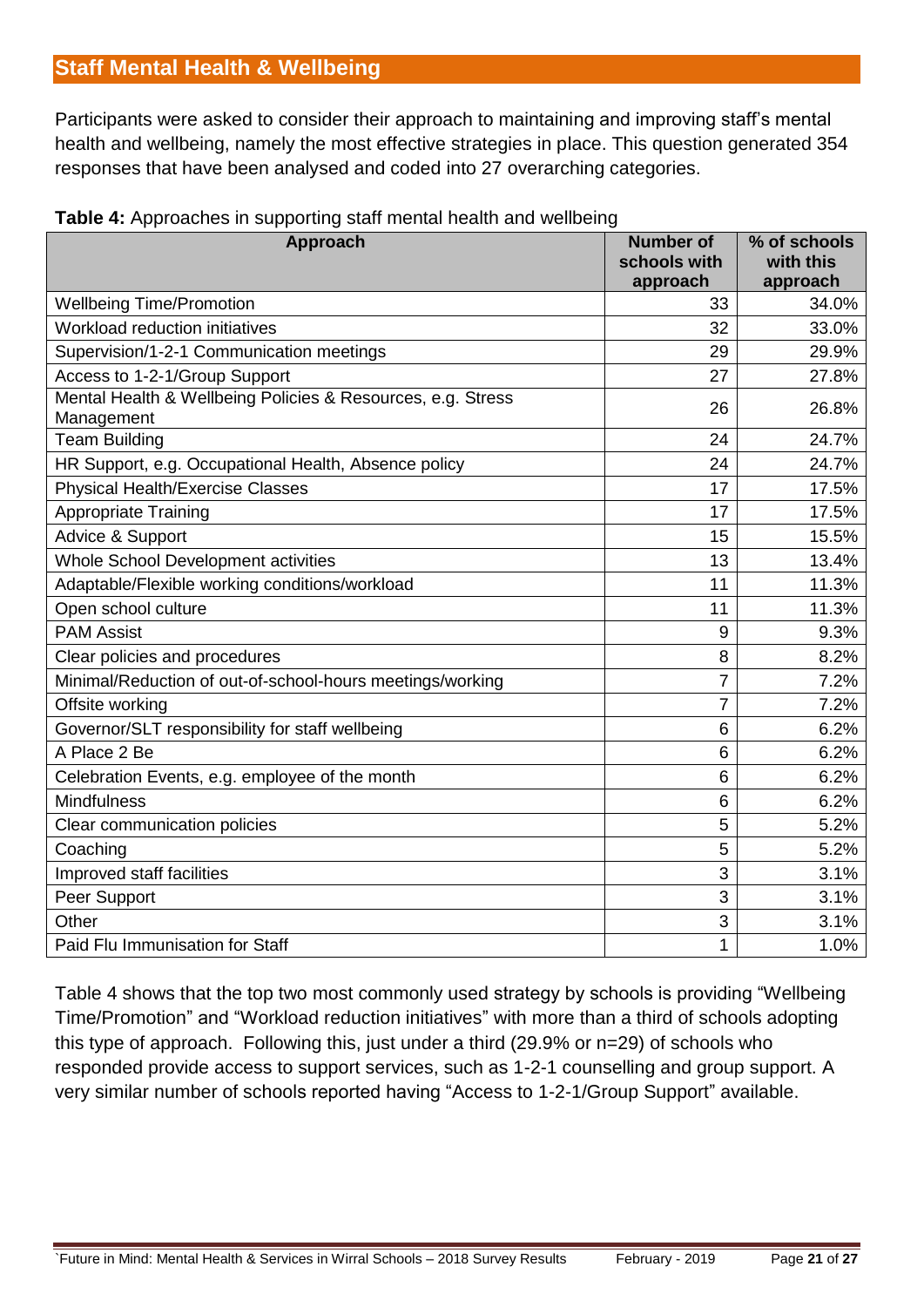Participants were also asked if they buy in any additional support, see figure 15 below:

![](_page_21_Figure_1.jpeg)

**Figure 15:** Do you buy-in any additional support for staff mental health and wellbeing at your school? (Question 41)

Just under 40% (n=36) of schools buy in additional support when compared to close to 60% (n=53) that do not buy in support. Of the 36 responders to the question above, the most common support bought in was PMA assistance and occupational health support. A total of 45 services where recorded and of them 77% (n=35) were accredited and only 22% (n=10) unsure of accreditation status. In order for staff to access additional support only 10% (n=5) responders said there was some sort of access criteria to the additional support and 90% (n=46) reported no access or don't know of any access criteria. (**[A full list can be found in the appendix 3k and 3l](#page-26-0)  [to all the examples of support given](#page-26-0) above**)

# <span id="page-21-0"></span>**Whole School Approach**

Participants were asked to describe the key points of their whole school approach to supporting emotional health and wellbeing.

This question allowed free text responses, of which 91 were received and broken down into 205 individual points.

These were analysed and coded into 44 overarching categories. Over three quarters of responding schools reported that "promoting a supportive and open school culture and a "whole school commitment" was a key part of their whole school approach.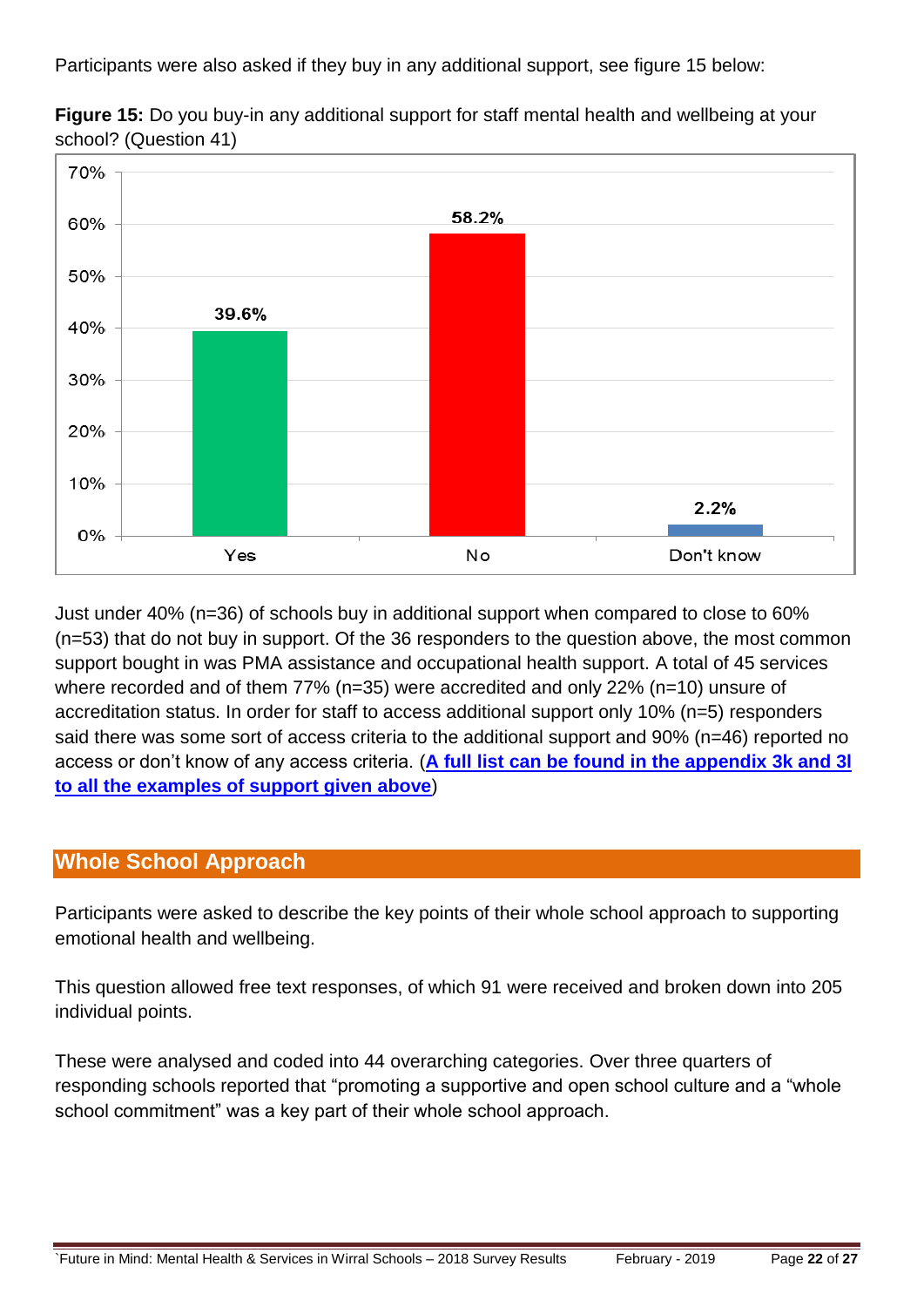| <b>Key Point</b>                                           | <b>Number of schools</b> | % of schools |
|------------------------------------------------------------|--------------------------|--------------|
| Promoting a supportive and open school culture             | 38                       | 41.8%        |
| Whole school commitment                                    | 38                       | 41.8%        |
| Advice & Support                                           | 22                       | 24.2%        |
| Staff wellbeing                                            | 13                       | 14.3%        |
| <b>Communication &amp; Support tools</b>                   | 12                       | 13.2%        |
| <b>Wellbeing Policy &amp; Strategy</b>                     | 9                        | 9.9%         |
| Parent engagement/access to support                        | 8                        | 8.8%         |
| <b>Dedicated Staff</b>                                     | 6                        | 6.6%         |
| Training provision                                         | 6                        | 6.6%         |
| Clear referral pathways (external)                         | 4                        | 4.4%         |
| Adaptable/Flexible working conditions/workload             | $\overline{4}$           | 4.4%         |
| Individualised programmes and reviews for children         | $\overline{4}$           | 4.4%         |
| Strong leadership                                          | 3                        | 3.3%         |
| Open school culture                                        | 3                        | 3.3%         |
| Mental Health and Well-Being Policy                        | 3                        | 3.3%         |
| Alignment of MHWB to School Vision                         | $\overline{2}$           | 2.2%         |
| Clear referral pathways (internal)                         | $\overline{2}$           | 2.2%         |
| <b>Health Support</b>                                      | $\overline{2}$           | 2.2%         |
| Promoting physical health and fitness                      | 1                        | 1.1%         |
| Flexible working                                           | 1                        | 1.1%         |
| Development Plan                                           | 1                        | 1.1%         |
| <b>Governors Wellbeing</b>                                 | 1                        | 1.1%         |
| <b>Appropriate Training</b>                                | 1                        | 1.1%         |
| <b>Budget Issues</b>                                       | 1                        | 1.1%         |
| Service provision                                          | 1                        | 1.1%         |
| Whole School Development activities                        | 1                        | 1.1%         |
| <b>Student Access Support</b>                              | 1                        | 1.1%         |
| <b>HR Support</b>                                          | 1                        | 1.1%         |
| Accessible leaders                                         | 1                        | 1.1%         |
| Celebration/Recognition of achievements (staff and pupils) | 1                        | 1.1%         |
| Awareness raising                                          | 1                        | 1.1%         |
| Investment in community support                            | 1                        | 1.1%         |
| Raising Awareness of Mental Health                         | 1                        | 1.1%         |
| <b>Key Relationships</b>                                   | 1                        | 1.1%         |
| Share training skills                                      | 1                        | 1.1%         |
| <b>Line Management Structures</b>                          | 1                        | 1.1%         |
| Early Strategies in place                                  | 1                        | 1.1%         |
| Advice & Support                                           | 1                        | 1.1%         |
| <b>Emotional coaching</b>                                  | 1                        | 1.1%         |
| Mental Health Leads high profile                           | 1                        | 1.1%         |
| Flexible approaches to promoting wellbeing                 | 1                        | 1.1%         |
| <b>MHWB</b> curriculum                                     | 1                        | 1.1%         |
| Access to activities and after school/lunch clubs          | 1                        | 1.1%         |
| Healthy Lifestyles adopted                                 | 1                        | 1.1%         |

**Table 6:** Key points of the whole school approach to supporting emotional health and wellbeing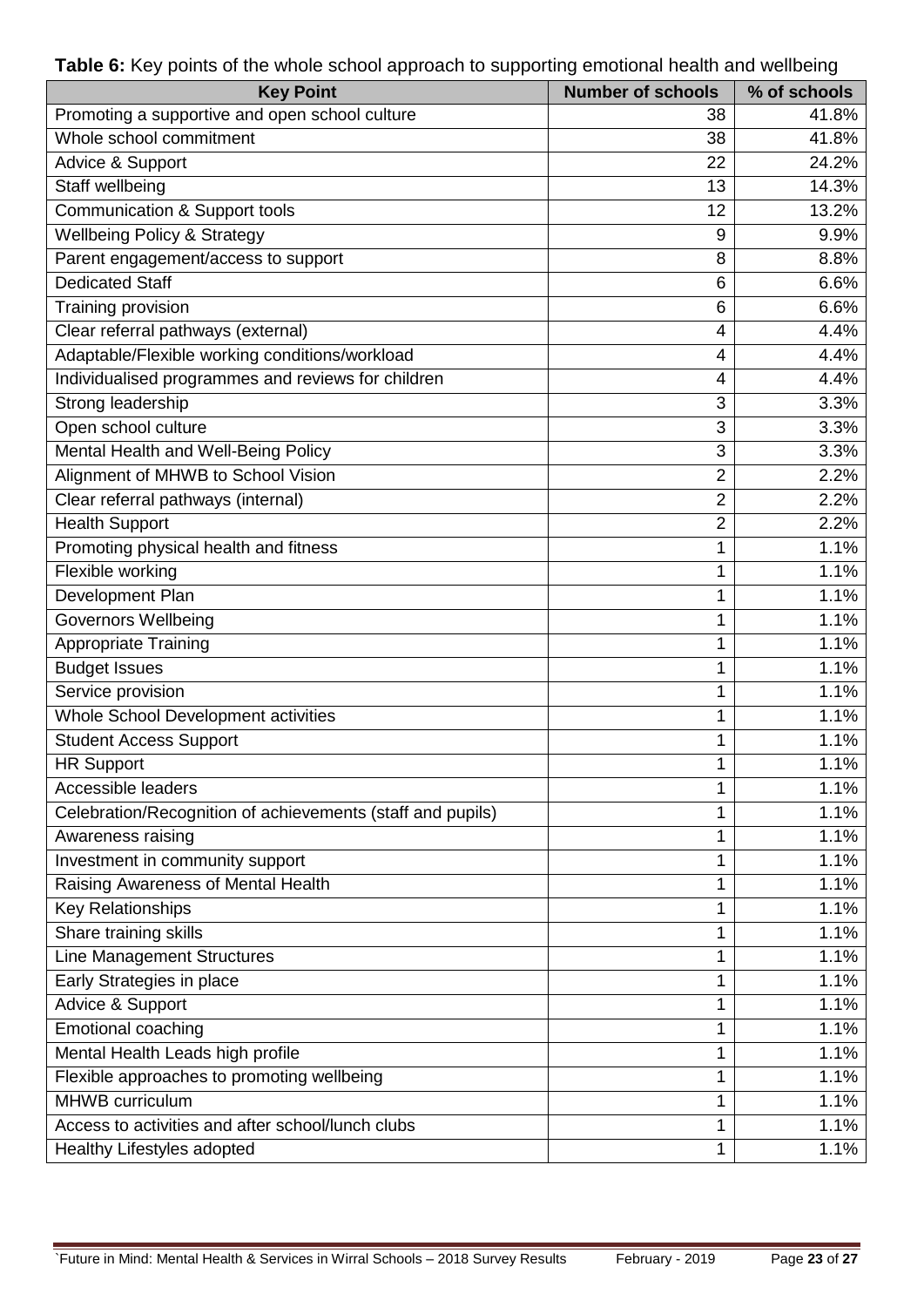# <span id="page-23-0"></span>**Policy and Priority**

The final section of the survey focussed around policy and priority. The participants were asked whether there was currently a mental health and wellbeing policy implemented at their school. Figure 16 shows that 47.3% (N=43) (of the 91 responding) schools did not currently have a policy in place.

![](_page_23_Figure_2.jpeg)

![](_page_23_Figure_3.jpeg)

Participants were then asked whether mental health and wellbeing is a priority in the school development plan over the next two years. Figure 17 shows that 75.8% (n=69 or 3 in 4 schools) have included mental health and wellbeing as a priority in their school development plan.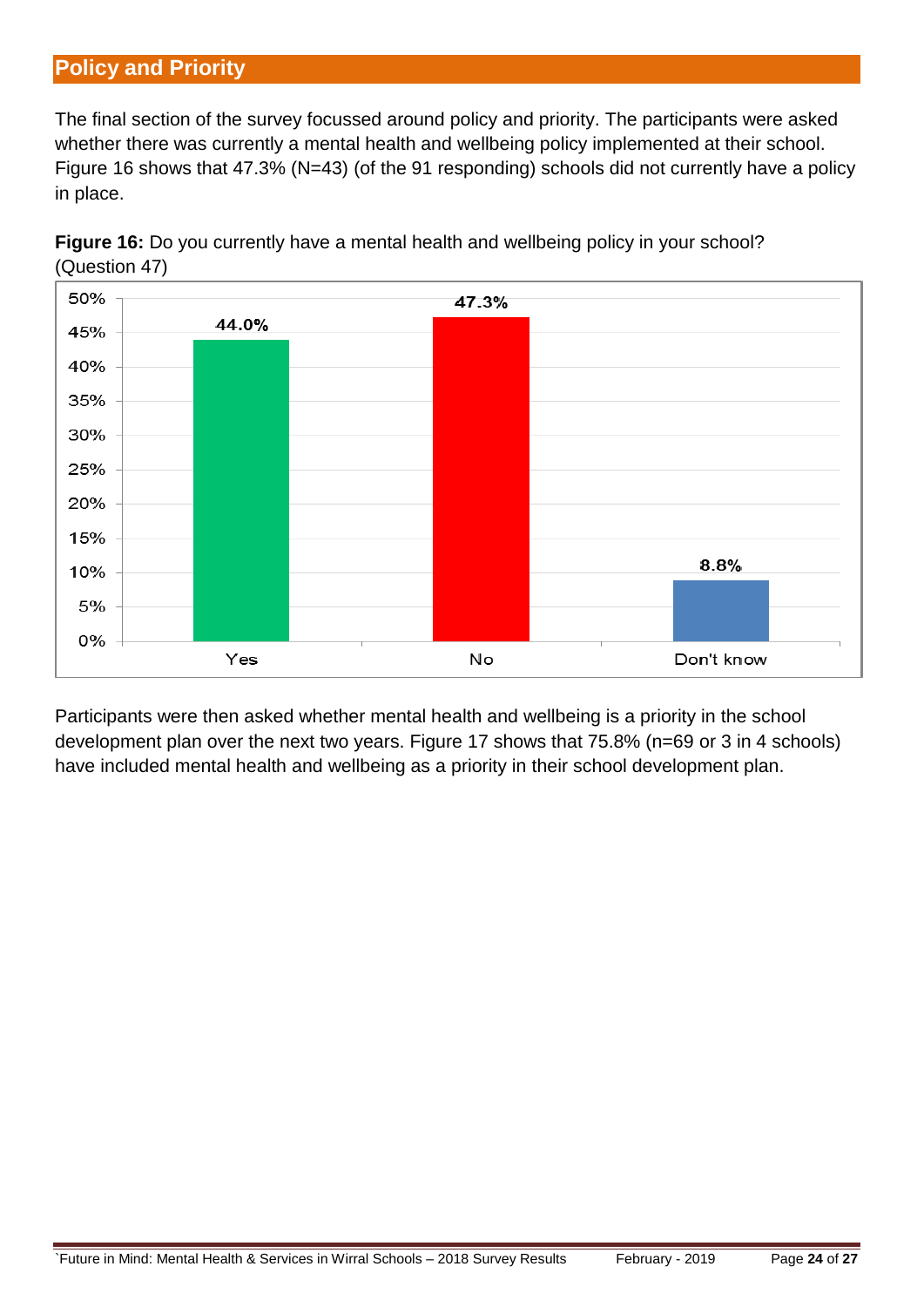![](_page_24_Figure_0.jpeg)

![](_page_24_Figure_1.jpeg)

(**[A list of other comments and views or experiences supplied by 23 of the 97 responders is](#page-26-0)  [available in the appendix](#page-26-0) 3m**)

# <span id="page-24-0"></span>**Appendices**

## <span id="page-24-1"></span>**Appendix 1**

**[Appendix 1 Future in Mind 2018 Survey Questions](https://www.wirralintelligenceservice.org/media/2730/appendix-1-future-in-mind-2018-survey-questions.pdf)**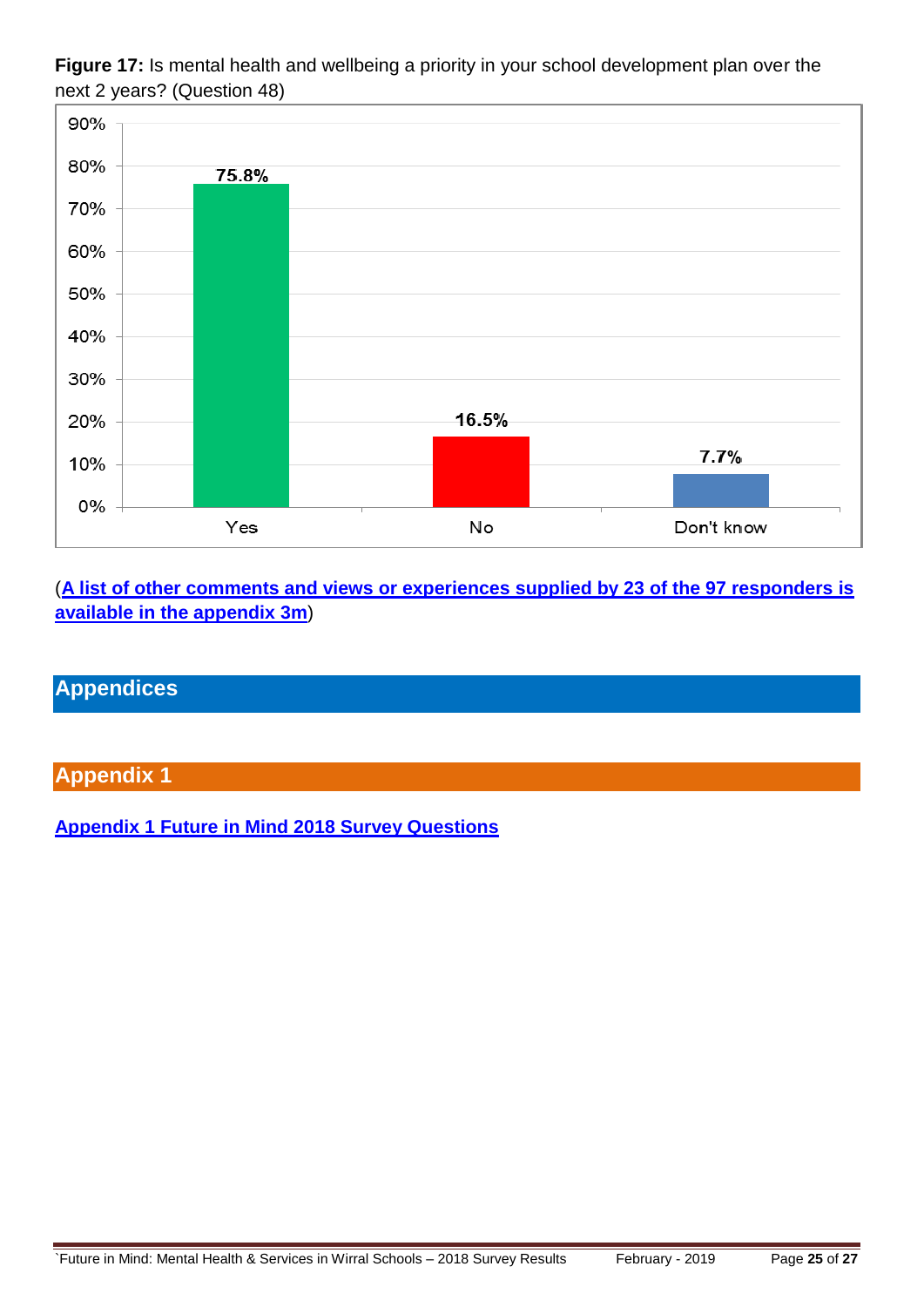<span id="page-25-0"></span>

| <b>SCHOOL</b>                    | <b>SCHOOL</b>                      | <b>SCHOOL</b>                                        |
|----------------------------------|------------------------------------|------------------------------------------------------|
| <b>Ganneys Meadow EYC</b>        | <b>Mersey Park Primary</b>         | <b>Woodchurch Rd Prim</b>                            |
| Leasowe EYC                      | Millfields Primary                 | <b>Woodlands Primary</b>                             |
| Somerville Nursery School        | <b>Mount Primary</b>               | <b>Woodslee Primary</b>                              |
| <b>Barnston Primary</b>          | <b>New Brighton Primary</b>        |                                                      |
| <b>Bedford Drive Primary</b>     | Our Lady & St Ed's RC              |                                                      |
| <b>Bidston Avenue Primary</b>    | Our Lady of Pity RC                |                                                      |
| <b>Bidston Village CE Prim</b>   | Overchurch Infant                  | Bebington High Sports                                |
| <b>Black Horse Hill Infant</b>   | Overchurch Junior                  | <b>Birkenhead High Ac</b>                            |
| <b>Black Horse Hill Junior</b>   | Park Primary                       | <b>Birkenhead Park School</b>                        |
| <b>Brackenwood Infant</b>        | <b>Pensby Primary</b>              | Calday Grange Grammar                                |
| <b>Brackenwood Junior</b>        | <b>Portland Primary</b>            | Hilbre High                                          |
| <b>Brookdale Primary</b>         | Poulton Lancelyn Prim              | Mosslands                                            |
| <b>Brookhurst Primary</b>        | <b>Prenton Primary</b>             | Oldershaw                                            |
| Castleway Primary                | <b>Raeburn Primary</b>             | <b>Pensby High School</b>                            |
| <b>Cathcart Street Primary</b>   | <b>Riverside Primary</b>           | <b>Prenton High Girls</b>                            |
| Christ Church CE Pri (B)         | <b>Rock Ferry Primary</b>          | Ridgeway High                                        |
| Christ Church CE Pri (M)         | <b>Sacred Heart RC Prim</b>        | <b>South Wirral High</b>                             |
| <b>Christ the King RC Prim</b>   | Sandbrook Primary                  | <b>St Anselm's College</b>                           |
| <b>Church Drive Primary</b>      | <b>Somerville Primary</b>          | <b>St John Plessington</b>                           |
| <b>Dawpool CE Primary</b>        | SS Peter & Paul's RC               | <b>St Mary's College</b>                             |
| <b>Devonshire Park Primary</b>   | <b>St Alban's RC Primary</b>       | <b>Upton Hall School</b>                             |
| Eastway Primary                  | <b>St Andrew's CE Prim</b>         | <b>Weatherhead High</b>                              |
| <b>Egremont Primary</b>          | <b>St Anne's RC Primary</b>        | West Kirby Grammar                                   |
| <b>Fender Primary</b>            | <b>St Bridget's CE Prim</b>        | <b>Wirral Grammar Boys</b>                           |
| <b>Gayton Primary</b>            | <b>St George's Primary</b>         | <b>Wirral Grammar Girls</b>                          |
| <b>Greasby Infant</b>            | St John's RC Infant                | <b>Woodchurch High</b>                               |
| <b>Greasby Junior</b>            | St John's RC Junior                |                                                      |
| <b>Great Meols Primary</b>       | St Joseph's (B)                    |                                                      |
| <b>Greenleas Primary</b>         | St Joseph's (U)                    | <b>Clare Mount</b><br>$\overline{\mathbf{s}}$        |
| <b>Grove Street Primary</b>      | St Joseph's (W)                    | $\overline{P}$<br><b>Elleray Park</b>                |
| <b>Heswall Primary</b>           | <b>St Michael &amp; All Angels</b> | $\overline{\mathbf{s}}$<br><b>Foxfield</b>           |
| <b>Heygarth Primary</b>          | St Paul's RC Primary               | Gilbrook<br>$\overline{P}$                           |
| <b>Higher Bebington Junior</b>   | St Peter's CE Prim (H)             | $\overline{P}$<br><b>Hayfield</b>                    |
| <b>Hillside Primary</b>          | St Peter's RC Prim (N)             | $\mathsf S$<br>Kilgarth                              |
| <b>Holy Cross RC Primary</b>     | St Saviour's CE Oxton              | $\overline{\mathbf{s}}$<br><b>Meadowside</b>         |
| Holy Spirit RC & CE Prim         | <b>St Werburgh's RC Primary</b>    | $\overline{\mathbf{s}}$<br><b>Observatory School</b> |
| <b>Hoylake Holy Trinity Prim</b> | <b>Stanton Road Primary</b>        | $\overline{P}$<br><b>Orrets Meadow</b>               |
| <b>Irby Primary</b>              | <b>The Priory CE Primary</b>       | <b>Stanley School</b><br>${\sf P}$                   |
| Kingsway Primary                 | <b>Thingwall Primary</b>           | <b>Wirral Hospital</b><br>$\overline{\mathbf{s}}$    |
| <b>Ladymount RC Primary</b>      | <b>Thornton Hough Prim</b>         | $\overline{\mathbf{s}}$<br><b>Emslie Morgan</b>      |
| <b>Leasowe Primary</b>           | Town Lane Infant, Beb              |                                                      |
| <b>Lingham Primary</b>           | <b>Townfield Primary</b>           |                                                      |
| <b>Liscard Primary</b>           | <b>Well Lane Primary</b>           |                                                      |
| <b>Manor Primary</b>             | <b>West Kirby Primary</b>          |                                                      |
| <b>Mendell Primary</b>           | <b>Woodchurch CE Prim</b>          |                                                      |